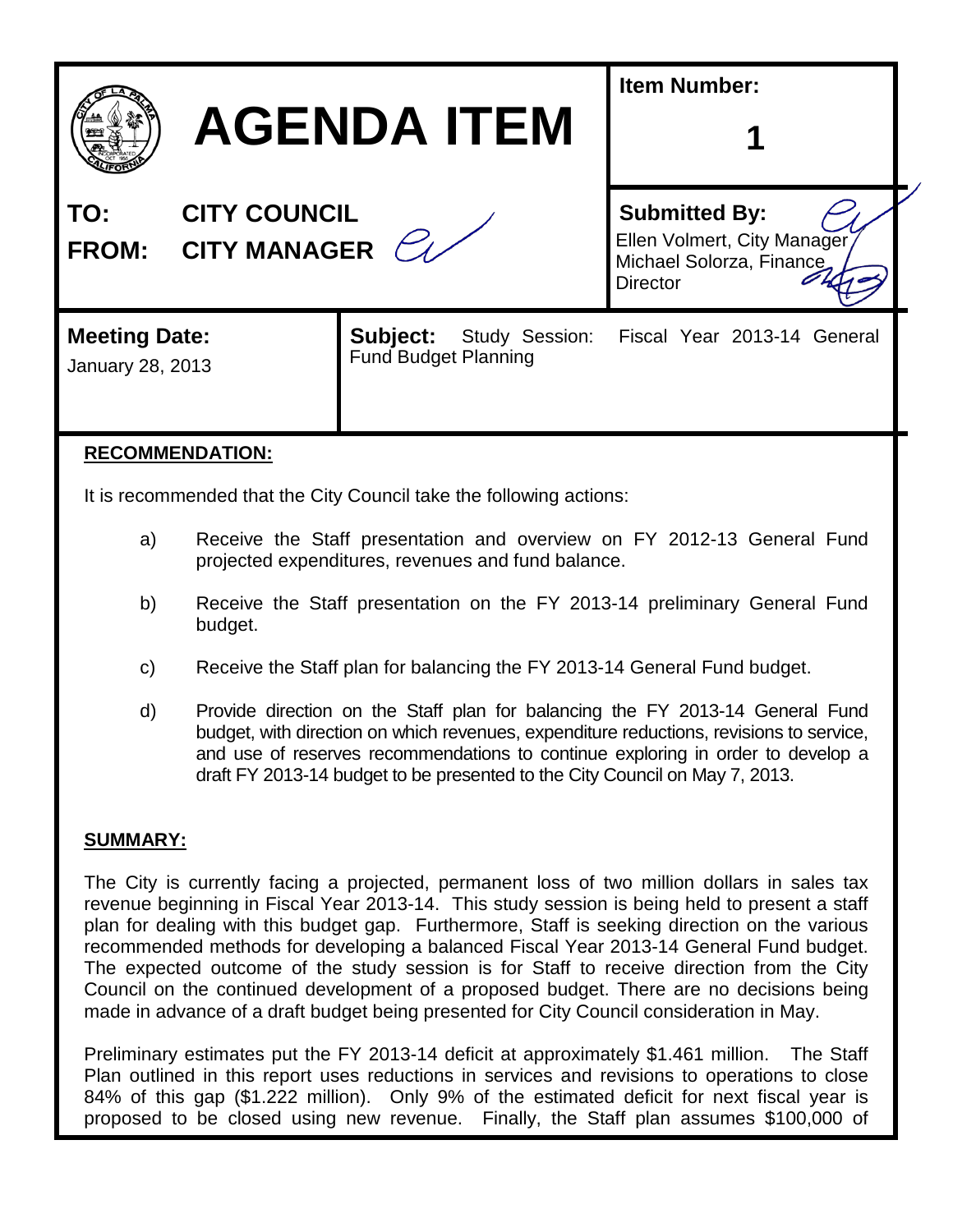reserves would be utilized in FY 2013-14 in order to balance the operating budget and fund necessary projects identified in the CIP. It should be noted that the Staff plan maintains the City's General Fund reserves above the 100% level through FY 2013-14.

## **BACKGROUND:**

The City of La Palma, for the past several fiscal years, has undertaken numerous cost containment efforts in order to keep ongoing revenue in line with ongoing, operating expenditures. Operating expenditures in all departments have been reduced considerably over the past three fiscal years, as can be seen with each adopted budget. Most significantly, new employee contracts (effective July 1, 2011) have significantly cut personnel costs by: increasing the amount employees contribute towards retirement, creating a second tier retirement program, and placing a moratorium on cost of living adjustments and tying future cost of living adjustments to revenue outcomes. All of these reductions have been accomplished without a significant reduction in services to residents.

However, in July 2012, La Palma was informed that a major sales tax provider would be moving out of the City; taking along with it point of sales transactions utilized to apportion sales tax to the City. The provider was retained through December 2012 as part of an operative agreement approved by City Council in September 2012. The six month loss of sales tax is estimated at one million dollars in FY 2012-13. The ongoing, annual, permanent loss of sales tax is estimated at two million dollars.

The City Council acted to address the near-term loss of revenue by approving over \$400,000 in expenditure reductions for FY 2012-13, as recommended by Staff (on September 18 and November 20, 2012). In addition, the City's Utility Users Tax (UUT) was returned to the voter approved 5% rate, effective January 1, 2013 (the approved rate had previously been 4%), adding a projected \$95,000 in additional revenue for FY 2012-13. The City's General Fund also benefited from the dissolution of redevelopment agencies, by realizing \$100,000 in property tax revenue above original estimates. It should also be noted that City Council budget amendments maintained the transfer of funds to the Capital Outlay Reserve (COR) at the budgeted amount of \$1,700,000 for FY 2012-13.

The primary response to the loss of revenue was through appropriation reductions in the current fiscal year. The majority of the reductions were realized by holding vacant positions open and removing them from the budget. In addition, reductions to Maintenance and Operations appropriations were made affecting every department by cutting the amounts available for various services and supplies (see Attachment 1). As with prior years, these reductions were accomplished without having a major impact on residents.

As planning begins for the FY 2013-14 budget, it is clear that more significant reductions must be made, and that these reductions will have an impact on the services and events provided to La Palma's residents. The following pages, along with the attachments to this report, will provide a General Fund overview of the following items: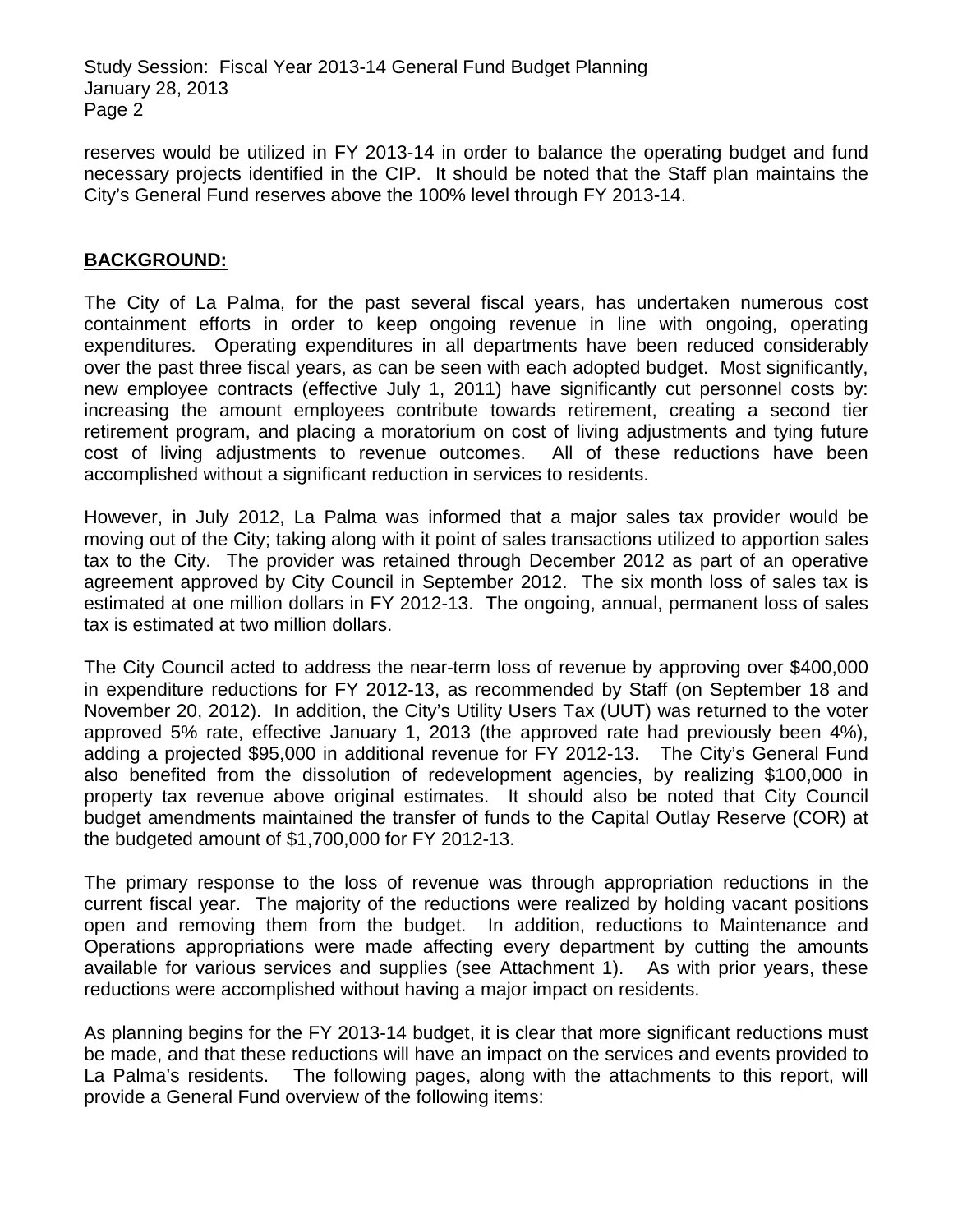- FY 2012-13 projected expenditures, revenue and ending fund balance
- Staff plan addressing the projected FY 2013-14 budget gap with recommendations of service reductions, operational revisions, and revenue enhancements
- Staff plan outlining potential one-time investment of reserves for infrastructure and technology improvements
- Overview of potential expenditures required to accomplish adopted City Council *goals in FY 2013-14*

## **FISCAL IMPACT:**

### *FY 2012-13 Overview*

The FY 2012-13 budget has been reduced through City Council actions on September 18 and November 20, 2012 (see Attachment 1). In addition, revenue projections have been adjusted to incorporate additional property tax and UUT revenue. Also, with the issuance of the City's Comprehensive Annual Financial Report (CAFR), an audited June 30, 2012 ending fund balance amount is available. Each of these amounts is presented in Figure 1 below:

| <b>Figure 1</b>                                                                                       |                   |  |  |
|-------------------------------------------------------------------------------------------------------|-------------------|--|--|
| FY 2012-13 BUDGET AND FUND BALANCE PROJECTIONS                                                        |                   |  |  |
|                                                                                                       |                   |  |  |
| GF Fund Balance, 06/30/2012 CAFR                                                                      | \$<br>14,746,953  |  |  |
| Nonspendable                                                                                          | \$<br>(915, 758)  |  |  |
| Assigned                                                                                              | \$<br>4,541,983   |  |  |
| Unassigned                                                                                            | \$<br>9,289,212   |  |  |
| <b>Total Available Fund Balance</b>                                                                   | \$<br>13,831,195  |  |  |
|                                                                                                       |                   |  |  |
| GF FY 2012-13 Projected Revenue                                                                       | \$<br>9,302,600   |  |  |
| GF FY 2012-13 Projected Expenditures*                                                                 | \$<br>(9,138,680) |  |  |
| Transfer to COR                                                                                       | \$<br>(1,700,000) |  |  |
| Variance Surplus / (Deficit)                                                                          | \$<br>(1,536,080) |  |  |
|                                                                                                       |                   |  |  |
| Projected GF Fund Balance 06/30/2013                                                                  | \$<br>12,295,115  |  |  |
| 06/30/2013FB as % of Expend                                                                           | 134.5%            |  |  |
|                                                                                                       |                   |  |  |
| "Surplus" FB over 100%                                                                                | \$<br>3,156,435   |  |  |
|                                                                                                       |                   |  |  |
| *FY 2012-13 projected expenditures include additional savings, based on 6 month YTD review by Finance |                   |  |  |

The projected revenue and expenditure amounts are based on six months worth of data (through December 2012). General Fund projected expenditures are approximately \$505,520 lower than the adopted FY 2012-13 budget of \$9,707,600. This amount includes the

reductions from September 18 and November 20, as well as some additional savings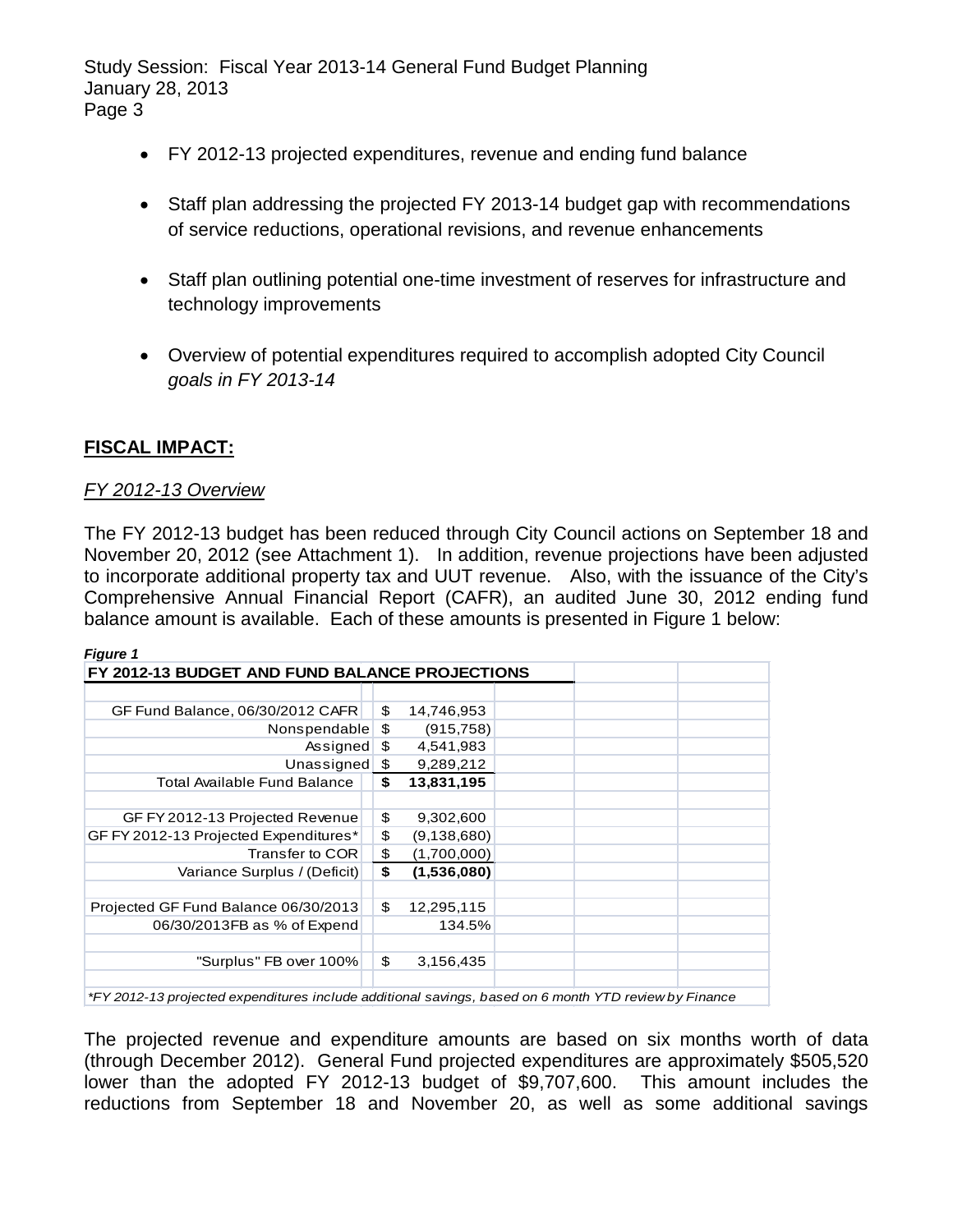estimated based on year to date expenditures (a more detailed treatment of FY 2012-13 expenditures will be available as part of the mid-year budget presentation in February).

On the revenue side, the projected loss of \$1.0 million in sales tax dollars is offset by an increase of \$800,000 in "triple-flip" sales tax apportionments. As part of the FY 2003-04 State budget deal, economic recovery bonds were floated in order to close the State's budget gap. These bonds were backed by  $\frac{1}{4}$  cent of sales tax. Hence, local agencies only receive  $\frac{3}{4}$  of each sales tax dollar as part of their monthly and quarterly apportionments. The State then estimates the remaining ¼ of sales tax and "trues-up" the actual amounts twice each year (January and May). In some years, the State underestimates the ¼ amount agencies are to receive, and therefore the following year a positive "true-up" is seen. This situation is what occurred in La Palma for FY 2012-13, leading to an additional \$800,000 in sales tax revenue the City did not anticipate when the current budget was adopted.

In addition to this one-time bump in revenue, the City is also receiving additional property tax. The additional property tax received in FY 2012-13 is both one-time and ongoing, and is due to the dissolution of redevelopment per AB1X26/AB1484.

In the ongoing category, the City is receiving \$100,000 more in property tax than originally estimated. This additional property tax comes from the "water-fall" of funds disbursed twice each year as part of the redevelopment dissolution. The \$150,000 in total residual property tax estimated for the current fiscal year will be an ongoing amount the City will receive for the foreseeable future, and is part of preliminary FY 2013-14 budget projections.

As for the one-time property tax revenue, it is estimated that \$700,000 will flow back to the City in FY 2012-13 as part of the dissolution of redevelopment. This one-time influx of funds is due to the requirement in AB1484 that each Successor Agency (SA) conduct "due diligence reviews" (DDR) of their former redevelopment funds. The point of the DDRs is to determine how much unencumbered cash each agency has that can be remitted to the State, and disbursed to affected taxing entities.

While the City of La Palma attempted to retain the majority of cash in its low-moderate income housing fund (LMIHF), the State Department of Finance (DOF) ruled against the City's claim and demanded \$3.065 million be remitted. Since the City is an affected taxing entity, 11% of this amount flowed back as part of the process, with the city receiving an unexpected \$389,000 in January 2013. It is anticipated that, once the DDR process of the non-housing funds is completed the City will need to remit another three million plus to the State. Hence, the City will again receive 11% of this amount by the end of FY 2012-13 (approximately \$320,000).

These one-time funds will increase the audited, June 30, 2013, fund balance. As part of the FY 2013-14 Staff plan, there are suggested one-time investments of reserves for upgrading infrastructure and technology that will result in ongoing operating savings. The influx of property tax from the DDR process could be restricted, and utilized to offset a portion of these infrastructure and technology investments.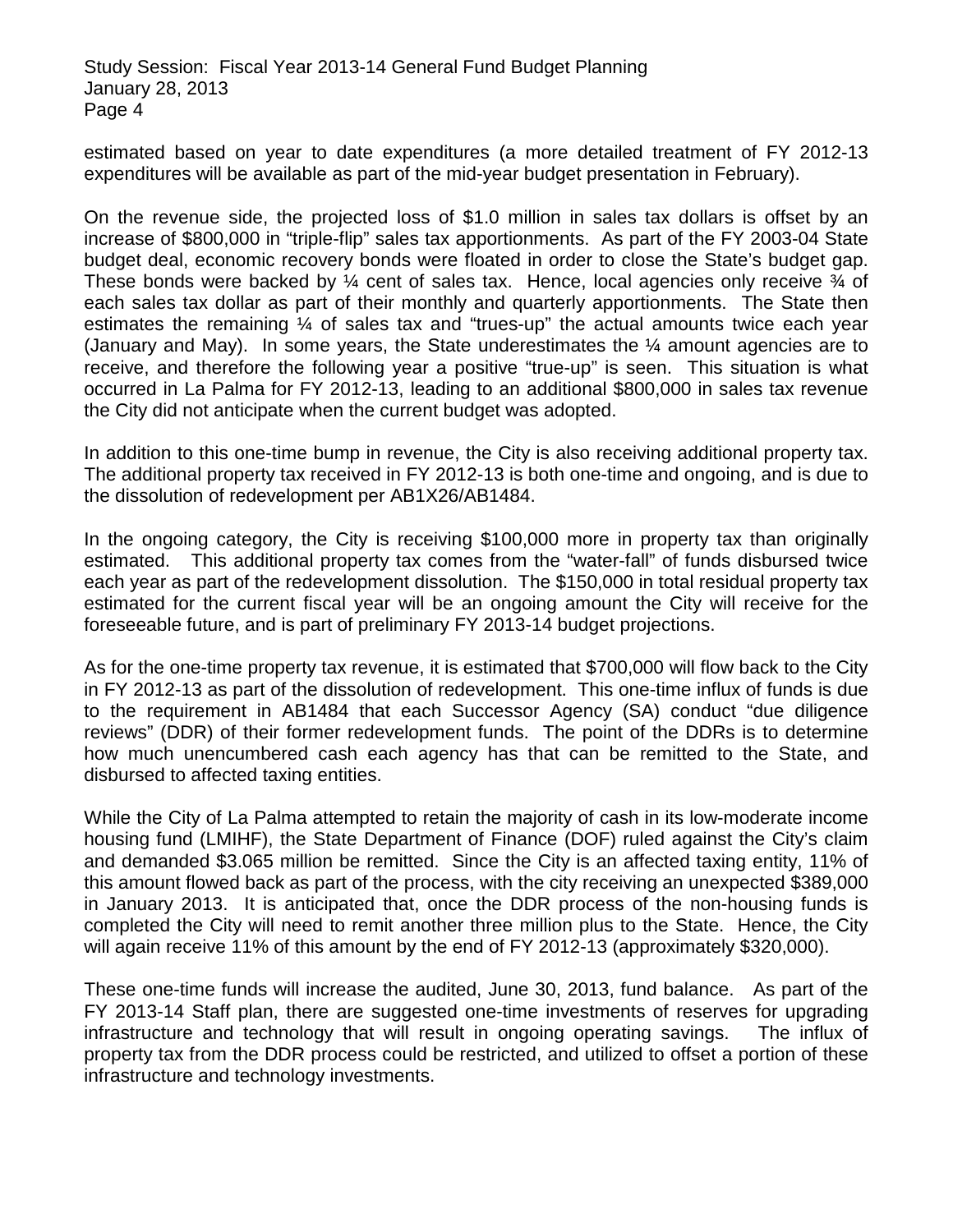The City ended FY 2011-12 having a very favorable fund balance position. The \$13,831,195 in available/spendable fund balance equals 148% of total General Fund expenditures, well above the City Council 100% policy amount. As Figure 1 shows, after the \$1,700,000 transfer to the Capital Outlay Reserve (COR), the projected June 30, 2013, fund balance will remain well above the 100% level (135%), or approximately \$3.156 million dollars.

## *FY 2013-14 Overview*

As part of developing a status quo budget for FY 2013-14, numerous assumptions have been made in order to estimate the gap (deficit) which must be addressed. Those assumptions are as follows:

- All currently vacant and eliminated positions (4.0 FTE) remain out of the budget
- The majority of reductions made in FY 2012-13 will remain in place for next fiscal year (see Attachment 1)
- The impact of employees picking up their full share of retirement costs will be realized, netting additional savings in personnel costs above those seen in FY 2012-13, even with an assumption of a 1.24% COLA effective July 1, 2013 per current MOUs
- Recently released PERS rates (November 2012) are utilized for FY 2013-14, with PERS estimates used for FY 2014-15 planning purposes
- Recently provided sales tax projections (per the City's consultants and adjusted accordingly by Staff) are being used, showing the loss of sales tax from the City's primary retail outlet
- Overall revenue growth in all areas (except for sales tax) will be modest:
	- o 2.0% in secured property tax
	- o Assumption that the UUT will remain at 5% for FY 2013-14
	- o Holding other revenue flat (charges for services, license and permits, fines and forfeitures, etc.).
- Assumption of "residual" property tax from dissolution of redevelopment remains at FY 2012-13 levels (i.e., \$150,000)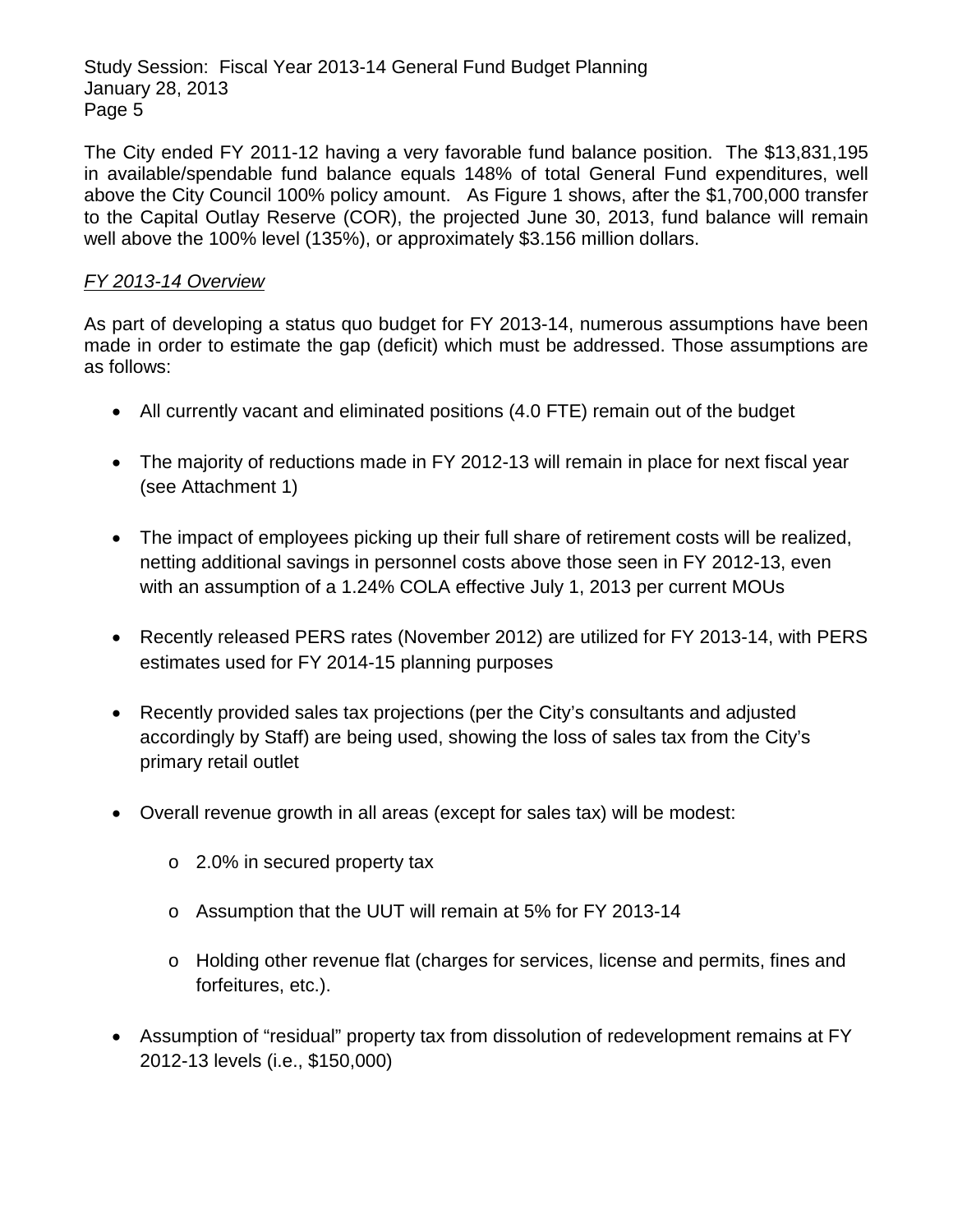The table below shows the projected gap for the status quo FY 2013-14 budget, based on the assumptions outlined above:

| <b>GENERAL FUND PRELIMINARY GAP ANALYSIS</b> |             |
|----------------------------------------------|-------------|
|                                              |             |
| <b>EXPENDITURES</b>                          | 9,344,830   |
| <b>REVENUE</b>                               | 7,883,800   |
| <b>VARIANCE</b>                              | (1,461,030) |
|                                              |             |

## *FY 2013-14 Staff Plan*

Staff has put together a plan to address this FY 2013-14 budget deficit. The plan incorporates the Four R's approach: Reductions in services, Revisions in operations, Revenue enhancements, and use of Reserves. Each Department has provided recommendations regarding where they could eliminate, reduce, or otherwise streamline existing services, and a preliminary estimate for the amount of savings those changes would bring (see Attachment 2 for a detailed description of each proposed reduction in service and Attachment 3 for an analysis of revisions to operations).

In fact, of the estimated \$1.461 million gap in FY 2013-14, the Staff plan uses reductions in services and revisions to operations to close 84% of this gap (\$1.222 million). Only 9% of the estimated deficit for next fiscal year is proposed to be closed using new sources of revenue. Finally, the Staff plan assumes reserves would be utilized only to supplant 20% of the recommended COR transfer amount (\$100,000 of the \$500,000 needed) in addition to using reserves for one-time expenditures such as investments to infrastructure and technology.

The Staff plan also keeps in mind City Council goals and shows preliminary estimates for new spending needed – where appropriate – to achieve these goals (see Attachment 5). Staff is seeking City Council feedback regarding which of the suggested approaches should be studied and developed further as part of preparing the FY 2013-14 draft budget.

The FY 2013-14 staff plan does not include projections of personnel savings from changes that could be realized through labor contract negotiations but does includes changes that must be brought before each labor group prior to implementation but which do not require reopening existing contracts. The Staff plan therefore does not assume a reopener of current MOUs However, with the expiration of current MOUs on June 30, 2014, there is the possibility for additional savings through the negotiation process of new contracts which could be realized in FY 2014-15 and beyond.

The FY 2013-14 Staff plan includes estimates on the revenue side (increases) which are within the City Council's discretion: updating the City's master fee schedule (set for City Council discussion on February 11), finding additional sources of revenue, and investing available cash in a more diverse (low risk) manner. The additional new revenue – estimated at \$135,300, or 9% of the FY 2013-14 deficit – would help close the FY 2013-14 gap in conjunction with reductions/revisions to services and operations.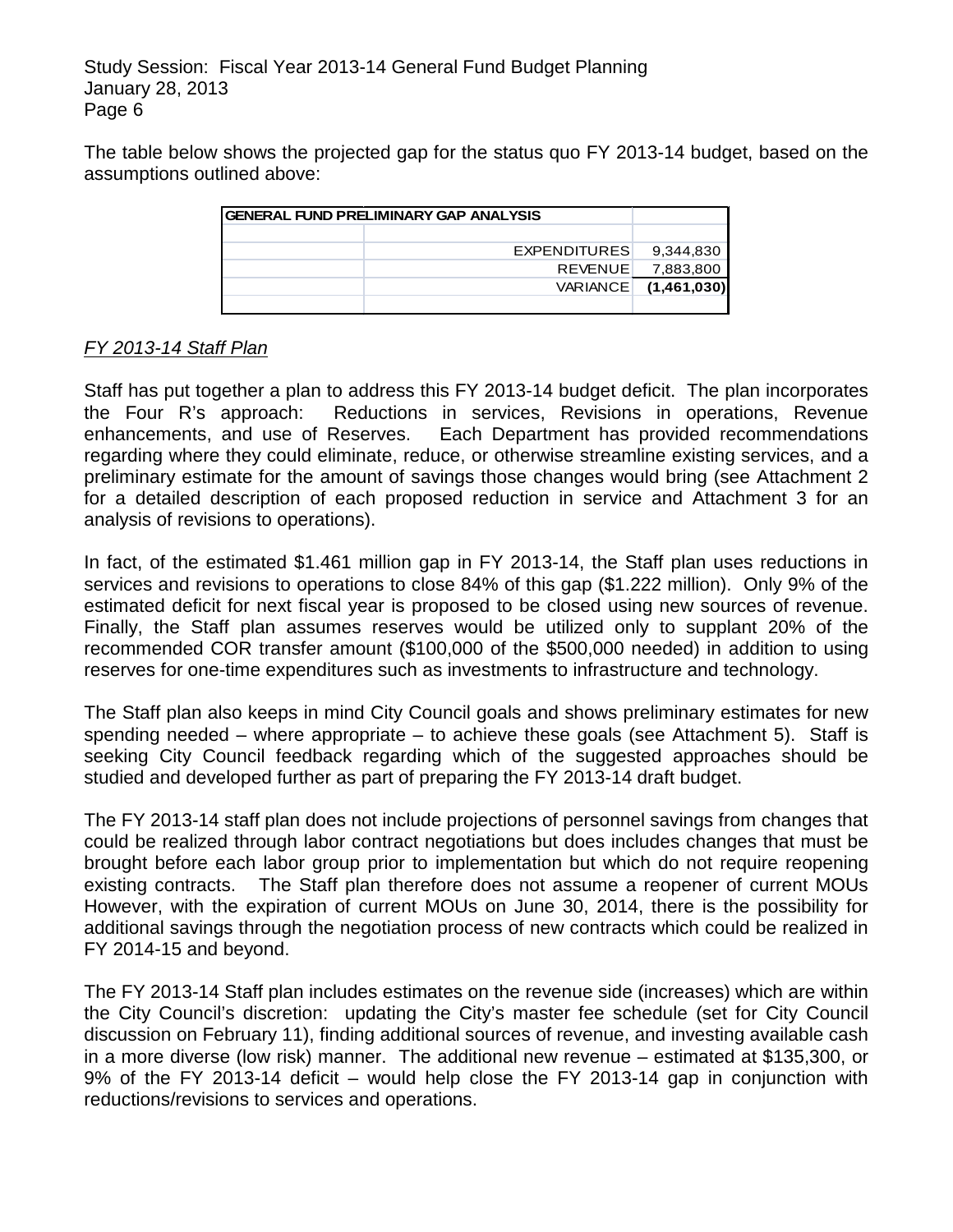Finally, several items representing one-time expenditures of reserves have been identified (see Attachment 4). These one-time expenditures of approximately \$2.630 million would primarily be designed to lower ongoing operating expenditures through increased automation (updating technology) and more efficient energy use (energy audits and infrastructure updates). Other proposed one-time use of reserves would be for start up costs for 2013 City Council goals, studies to identify needed operating changes, purchase of SCE street lights and other similar projects. The intent is to utilize reserves to realize ongoing, long-term operating savings. As described above, the City will realize an additional \$700,000 in property tax revenue in FY 2012-13 that could be utilized to offset the infrastructure and technology investments as well as the additional spending related to City Council goals.

In addition to the items outlined in Attachment 4, the FY 2013-14 Staff plan includes a transfer to the Capital Outlay Reserve (COR) of \$400,000. The contribution to COR is an annual appropriation which the Staff plan proposes to use \$100,000 of reserves on a one-time bridging basis for FY 2013-14. The Staff plan also proposes reserving \$325,000 in anticipation of an "over-allocation" of sales tax due to the triple-flip sales tax apportionment process.

It should be noted that the City's General Fund reserves are projected to remain above the 100% level through FY 2013-14, even with the proposed one-time use of reserves identified above and in Attachment 4. In fact, if all of the recommendations of the Staff plan were put in place as part of a proposed FY 2013-14 budget, preliminary estimates show General Fund reserves would be at 110% of expenditures as of June 30, 2014.

La Palma has prudently accumulated reserves over the last several years in an effort to cushion the shock to operations in the event of a large loss of revenue, such as what occurred in FY 2012-13. Given the projected loss of sales tax revenue, and the assumption that the City has limited labor cost options in advance of contract negotiations next year, it seems prudent that part of the budget balancing strategy for FY 2013-14 should involve utilizing a very limited portion of the accumulated rainy day funds. Utilizing this bridge would allow additional time for Staff to have a clearer picture of what future, ongoing revenue will be in FY 2013-14 and beyond.

Figure 2 below presents a summary of the Staff plan, divided into each Four R's strategy. Additional schedules attached to this agenda report show line-item detail of the proposed Reductions to services, Revisions to operations, Revenue enhancements, and use of Reserves (Attachments 2, 3, and 4).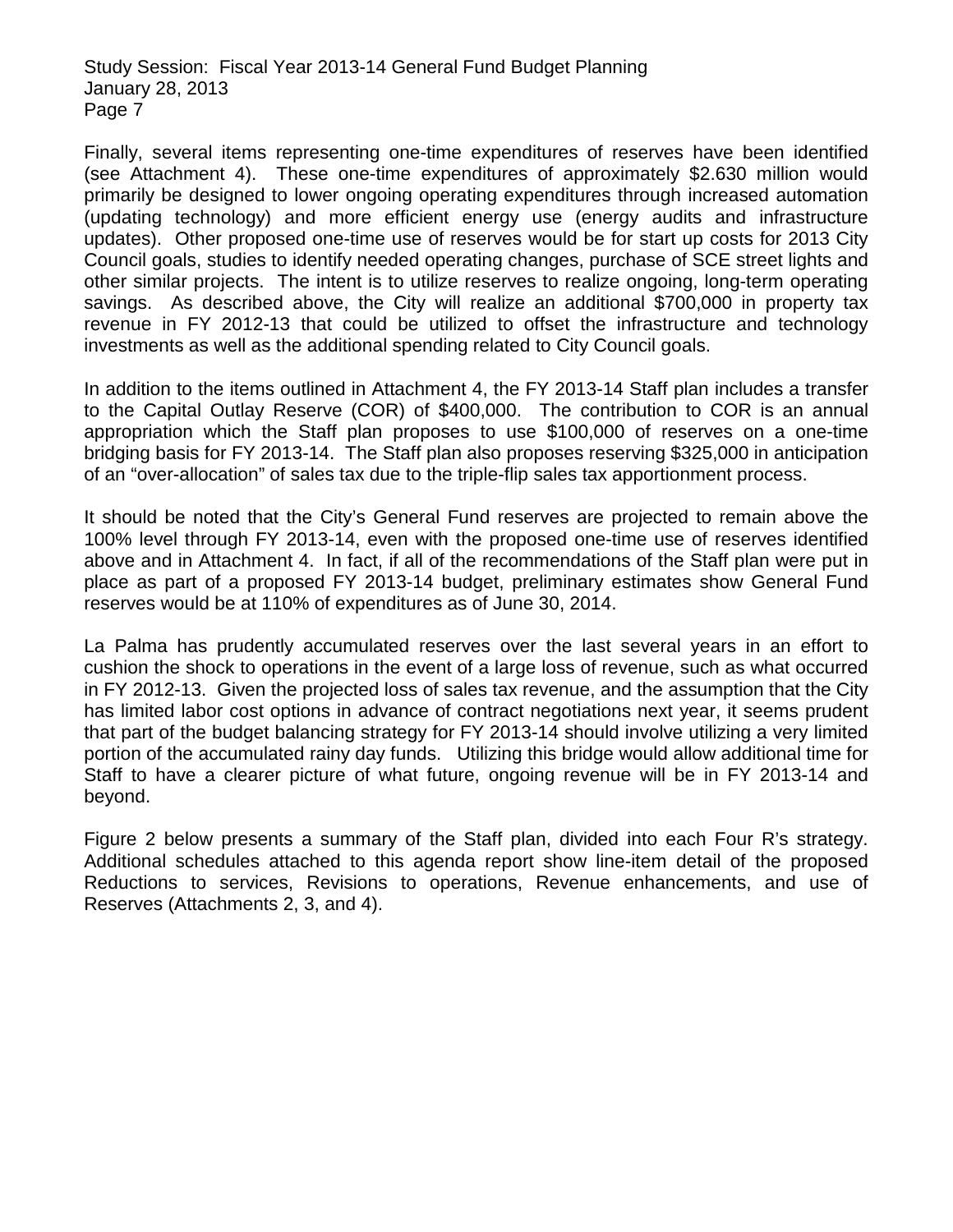| <b>Figure 2</b>                              |  |
|----------------------------------------------|--|
| <b>CLOSING THE GAP, USING THE FOUR "R's"</b> |  |
|                                              |  |
| <b>REVENUE CHANGES</b>                       |  |

| \$<br>10,000<br>\$<br>24,500<br>\$<br>6,000<br>\$<br>50,000<br>\$<br>5,000<br>\$<br>40,000<br>\$<br>135,500<br><b>Department Specific</b><br>\$<br>(7,600)<br>\$<br>(44, 650)<br>\$<br>(2,000)<br>\$<br>(294,000)<br>\$<br>(26, 800)<br>\$<br>(203, 800)<br>\$<br>(578, 850)<br>Citywide<br>\$<br>(32, 400)<br>\$<br>(150,000)<br>\$<br>(182, 400)<br>One-Time reduction of ISF allocations<br><b>Building Maintenance</b><br>\$<br>(145,800)<br>Vehicle Maintenance/Replacement<br>\$<br>(211, 200)<br>Computer Maintenance/Replacement<br>$\boldsymbol{\theta}$<br>(104, 100)<br>\$<br>(461, 100)<br>\$<br>(325,000)<br>One-Time Use of Reserves<br>\$<br>(600,000)<br>\$<br>(500,000)<br>\$<br>(1,280,000)<br>\$<br>(190,000)<br>\$<br>(60,000)<br>\$<br>(2,630,000) | <b>REVENUE CHANGES</b>                 |  |  |
|-------------------------------------------------------------------------------------------------------------------------------------------------------------------------------------------------------------------------------------------------------------------------------------------------------------------------------------------------------------------------------------------------------------------------------------------------------------------------------------------------------------------------------------------------------------------------------------------------------------------------------------------------------------------------------------------------------------------------------------------------------------------------|----------------------------------------|--|--|
| Fee revisions<br>Summer Concerts Food Trucks/Beer and Wine<br>Additional advertising/alternative advertising<br>REDUCTIONS TO SERVICES/REVISED OPERATIONS - DEPARTMENT SPECIFIC AND CITYWIDE<br>Administration<br><b>Community Development</b><br>Finance<br>Police<br><b>Public Works</b><br><b>Recreation and Comm Services</b><br>Suspension of Merit Increases<br><b>Energy Savings</b><br><b>REVISED OPERATIONS - INTERNAL SERVICE FUNDS</b><br><b>USE OF RESERVES</b><br>Reserve for triple-flip over allocation<br>Purchase of Street Lights from SCE<br>Replace City Hall/Police Roof<br><b>Energy Capital Projects**</b><br>Technology Upgrades (Police)<br>City Council 2013 Goals (Start-up Expend)                                                          |                                        |  |  |
|                                                                                                                                                                                                                                                                                                                                                                                                                                                                                                                                                                                                                                                                                                                                                                         | Increased interest earnings            |  |  |
|                                                                                                                                                                                                                                                                                                                                                                                                                                                                                                                                                                                                                                                                                                                                                                         | AB 939/Refuse Fee                      |  |  |
|                                                                                                                                                                                                                                                                                                                                                                                                                                                                                                                                                                                                                                                                                                                                                                         | Increased Corporate Connection funding |  |  |
|                                                                                                                                                                                                                                                                                                                                                                                                                                                                                                                                                                                                                                                                                                                                                                         |                                        |  |  |
|                                                                                                                                                                                                                                                                                                                                                                                                                                                                                                                                                                                                                                                                                                                                                                         |                                        |  |  |
|                                                                                                                                                                                                                                                                                                                                                                                                                                                                                                                                                                                                                                                                                                                                                                         |                                        |  |  |
|                                                                                                                                                                                                                                                                                                                                                                                                                                                                                                                                                                                                                                                                                                                                                                         |                                        |  |  |
|                                                                                                                                                                                                                                                                                                                                                                                                                                                                                                                                                                                                                                                                                                                                                                         |                                        |  |  |
|                                                                                                                                                                                                                                                                                                                                                                                                                                                                                                                                                                                                                                                                                                                                                                         |                                        |  |  |
|                                                                                                                                                                                                                                                                                                                                                                                                                                                                                                                                                                                                                                                                                                                                                                         |                                        |  |  |
|                                                                                                                                                                                                                                                                                                                                                                                                                                                                                                                                                                                                                                                                                                                                                                         |                                        |  |  |
|                                                                                                                                                                                                                                                                                                                                                                                                                                                                                                                                                                                                                                                                                                                                                                         |                                        |  |  |
|                                                                                                                                                                                                                                                                                                                                                                                                                                                                                                                                                                                                                                                                                                                                                                         |                                        |  |  |
|                                                                                                                                                                                                                                                                                                                                                                                                                                                                                                                                                                                                                                                                                                                                                                         |                                        |  |  |
|                                                                                                                                                                                                                                                                                                                                                                                                                                                                                                                                                                                                                                                                                                                                                                         |                                        |  |  |
|                                                                                                                                                                                                                                                                                                                                                                                                                                                                                                                                                                                                                                                                                                                                                                         |                                        |  |  |
|                                                                                                                                                                                                                                                                                                                                                                                                                                                                                                                                                                                                                                                                                                                                                                         |                                        |  |  |
|                                                                                                                                                                                                                                                                                                                                                                                                                                                                                                                                                                                                                                                                                                                                                                         |                                        |  |  |
|                                                                                                                                                                                                                                                                                                                                                                                                                                                                                                                                                                                                                                                                                                                                                                         |                                        |  |  |
|                                                                                                                                                                                                                                                                                                                                                                                                                                                                                                                                                                                                                                                                                                                                                                         |                                        |  |  |
|                                                                                                                                                                                                                                                                                                                                                                                                                                                                                                                                                                                                                                                                                                                                                                         |                                        |  |  |
|                                                                                                                                                                                                                                                                                                                                                                                                                                                                                                                                                                                                                                                                                                                                                                         |                                        |  |  |
|                                                                                                                                                                                                                                                                                                                                                                                                                                                                                                                                                                                                                                                                                                                                                                         |                                        |  |  |
|                                                                                                                                                                                                                                                                                                                                                                                                                                                                                                                                                                                                                                                                                                                                                                         |                                        |  |  |
|                                                                                                                                                                                                                                                                                                                                                                                                                                                                                                                                                                                                                                                                                                                                                                         |                                        |  |  |
|                                                                                                                                                                                                                                                                                                                                                                                                                                                                                                                                                                                                                                                                                                                                                                         |                                        |  |  |
|                                                                                                                                                                                                                                                                                                                                                                                                                                                                                                                                                                                                                                                                                                                                                                         |                                        |  |  |
|                                                                                                                                                                                                                                                                                                                                                                                                                                                                                                                                                                                                                                                                                                                                                                         |                                        |  |  |
|                                                                                                                                                                                                                                                                                                                                                                                                                                                                                                                                                                                                                                                                                                                                                                         |                                        |  |  |
|                                                                                                                                                                                                                                                                                                                                                                                                                                                                                                                                                                                                                                                                                                                                                                         |                                        |  |  |
|                                                                                                                                                                                                                                                                                                                                                                                                                                                                                                                                                                                                                                                                                                                                                                         |                                        |  |  |
|                                                                                                                                                                                                                                                                                                                                                                                                                                                                                                                                                                                                                                                                                                                                                                         |                                        |  |  |
|                                                                                                                                                                                                                                                                                                                                                                                                                                                                                                                                                                                                                                                                                                                                                                         |                                        |  |  |
|                                                                                                                                                                                                                                                                                                                                                                                                                                                                                                                                                                                                                                                                                                                                                                         |                                        |  |  |
|                                                                                                                                                                                                                                                                                                                                                                                                                                                                                                                                                                                                                                                                                                                                                                         |                                        |  |  |
|                                                                                                                                                                                                                                                                                                                                                                                                                                                                                                                                                                                                                                                                                                                                                                         |                                        |  |  |
|                                                                                                                                                                                                                                                                                                                                                                                                                                                                                                                                                                                                                                                                                                                                                                         |                                        |  |  |
|                                                                                                                                                                                                                                                                                                                                                                                                                                                                                                                                                                                                                                                                                                                                                                         |                                        |  |  |
|                                                                                                                                                                                                                                                                                                                                                                                                                                                                                                                                                                                                                                                                                                                                                                         |                                        |  |  |
|                                                                                                                                                                                                                                                                                                                                                                                                                                                                                                                                                                                                                                                                                                                                                                         |                                        |  |  |
| **Estimated cost of solar panel installation, replace City Hall HVAC, upgrade City Hall climate control systems and                                                                                                                                                                                                                                                                                                                                                                                                                                                                                                                                                                                                                                                     |                                        |  |  |

Attachment 2 provides detailed descriptions of the amounts listed in the "Department Specific and Citywide" section in Figure 2 above, showing the citywide and Department specific cuts.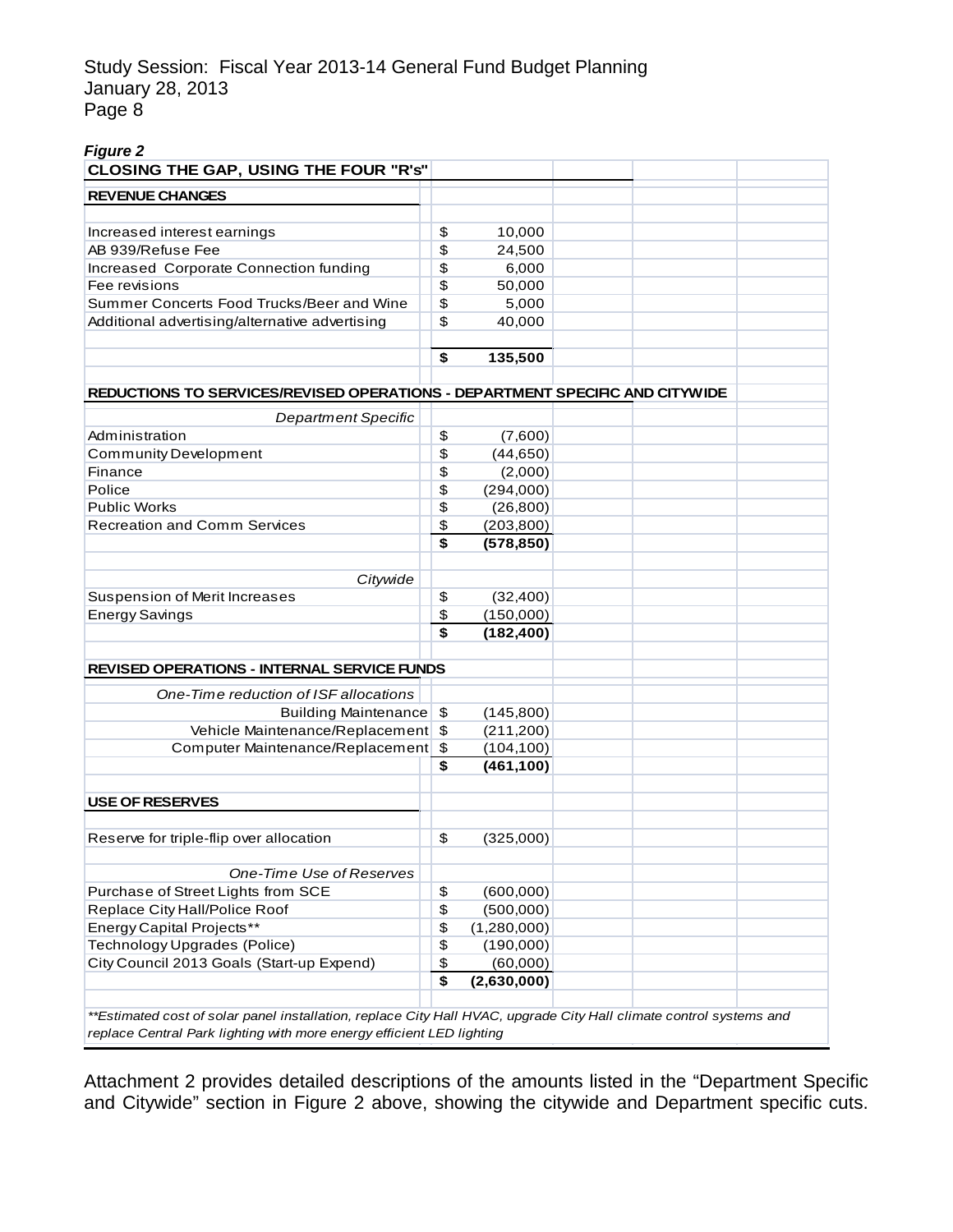Under the "Internal Services Funds" section, Attachment 3 provides details on an important component of this portion of the Staff plan, the use of "excess" internal service fund balances to reduce allocations needed from departments. In short, the City has accumulated reserves in three of its five internal service funds that are beyond the prudent advisable level. The intent of internal service funds is not to hold allocation amounts contributed by other funds beyond a time period which is needed to reasonably fulfill their intended purpose.

As a one-time savings proposal, the allocations to the Building Maintenance, Vehicle Maintenance/Replacement and Computer Maintenance funds can be reduced in FY 2013-14, generating considerable General Fund savings. Internal service fund best practices suggest a model based on "self-sufficiency." That is, they should not accumulate large fund balances since the intent is to allocate enough each year to pay for ongoing costs, while putting aside just enough to cover any contingencies. Even with a one-time reduction to allocations, each fund shown on Attachment 3 would retain sufficient fund balance to cover annual costs for FY 2013-14 as well as any unforeseen contingencies which might arise. No reductions to the Insurance or Employee Benefits internal service fund allocations are suggested, since those funds require maintenance of a higher fund balance given their intended purposes.

Attachment 4 is a detailed treatment of the proposed one-time use of reserves for items that are intended to provide long-term, ongoing, operating savings. For example, Staff is investigating various infrastructure improvement projects that would provide considerable energy savings on an annual basis. There are also proposed technology enhancements that would provide annual savings as well.

Figure 3 below is a reconciliation of the FY 2013-14 status quo budget. It shows the impact on the deficit and fund balance of the proposed reductions and revenue enhancements included in the Staff plan. The net effect of the reductions, increases to revenue and one-time reduction in the transfer to COR completely closes the \$1.461 million estimated deficit in FY 2013-14.

Figure 3 shows the transfer to the Capital Outlay Reserve (COR) of \$400,000 as part of the City's commitment to infrastructure maintenance. The \$325,000 amount labeled "triple-flip over-allocation" is an estimate of the over apportionment of sales tax the City will receive in FY 2013-14 based on FY 2012-13 receipts. Since the triple-flip is based on prior year actuals, it is prudent to account for the six months of sales tax received in the current fiscal year which will not be received once the City's primary sales tax producer ceases operations. Reserving this amount will help smooth the effects in FY 2014-15.

The net effect of using reserves for the transfer to COR, setting aside funds for the triple-flip over-allocation, investing in energy savings projects, and funding City Council goal projects, is a General Fund reserve balance of 110% of expenditures. This reserve percentage equates to \$817,585 above projected FY 2013-14 expenditures. Even if this \$817,585 were to be utilized, the City would still have General Fund reserves over 100%.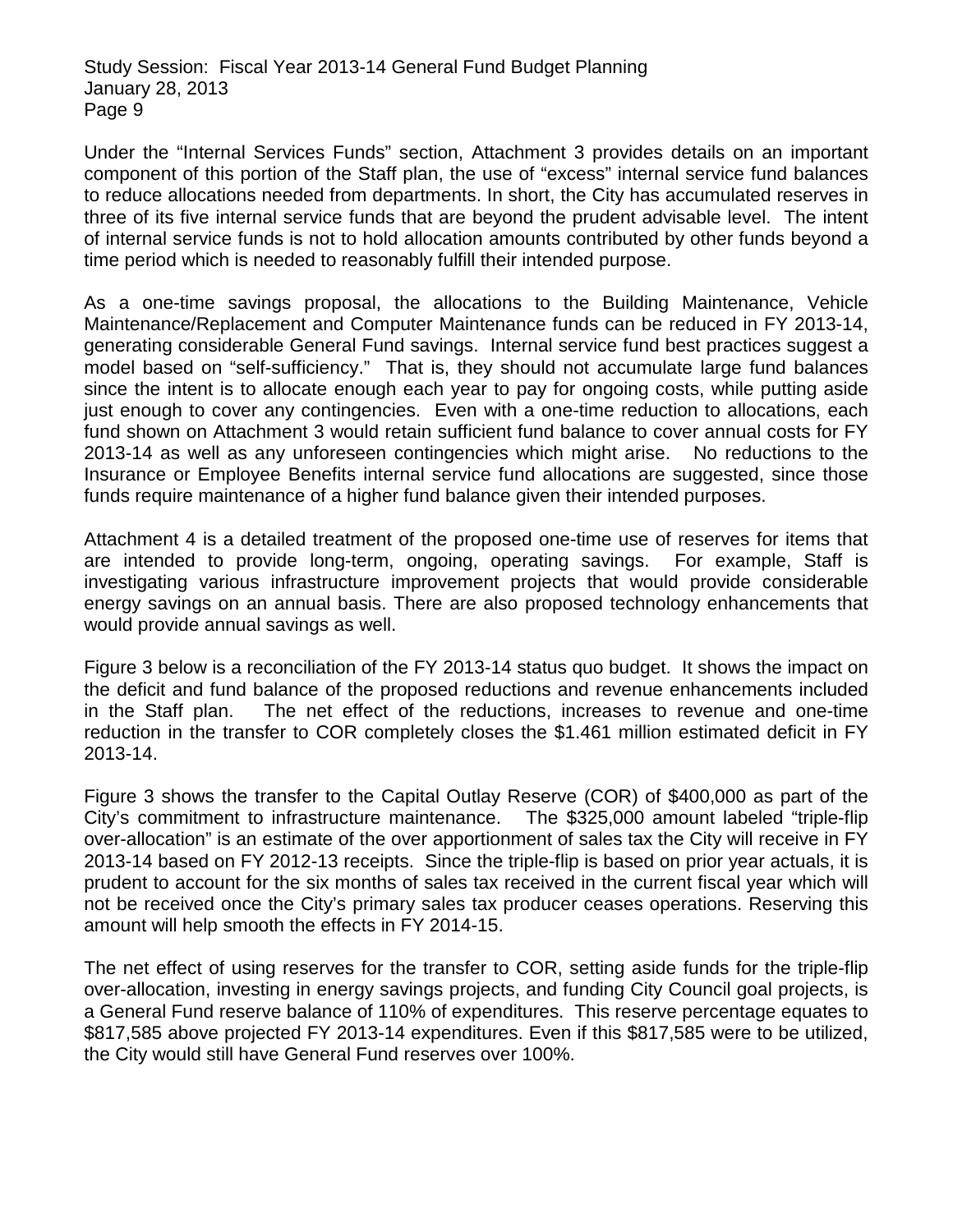#### *Figure 3*

| FY 2013-14 GENERAL FUND PRELIMINARY GAP ANALYSIS                                                                     |    |             |                                                |
|----------------------------------------------------------------------------------------------------------------------|----|-------------|------------------------------------------------|
| <b>Total Expenditure Reductions</b>                                                                                  | \$ |             | $(1,222,350)$ $\leq$ FROM REDUCTIONS/REVISIONS |
| <b>Total Revenue Enhancements</b>                                                                                    | \$ | 135,500     |                                                |
| One-Time Use of Reserves ("Bridge Amount")                                                                           | \$ | 103,230     |                                                |
|                                                                                                                      |    |             |                                                |
| Estimated FY 2013-14 GF Expend                                                                                       | \$ | 8,122,530   | <= FROM STATUS QUO BASE                        |
| Estimated FY 2013-14 GF Revenue                                                                                      | \$ | 8,019,300   |                                                |
| Variance                                                                                                             | \$ |             |                                                |
|                                                                                                                      |    |             |                                                |
| Transfer to COR                                                                                                      | \$ | (400,000)   |                                                |
| Triple-Flip Over-Allocation                                                                                          | \$ | (325,000)   |                                                |
| One-time Use of Reserves                                                                                             | \$ | (2,630,000) |                                                |
|                                                                                                                      |    |             |                                                |
| Projected GF Fund Balance 06/30/2014***                                                                              | \$ | 8,940,115   |                                                |
| 06/30/2014 FB as % of Expend                                                                                         |    | 110.1%      |                                                |
| Dollar Amount Reserves above 100%                                                                                    | \$ | 817,585     |                                                |
|                                                                                                                      |    |             |                                                |
| ***Using projected 06/30/2013 fund balance, net of COR transfer, triple-flip over-allocation reserve, and deficit of |    |             |                                                |
| operating (expenditures over revenue for FY 2013-14)                                                                 |    |             |                                                |
|                                                                                                                      |    |             |                                                |

### **CONCLUSIONS:**

Staff is seeking direction on the recommended Staff plan, as summarized in Figures 2 and 3 above and shown in detail in Attachments 2, 3, 4 and 5.

Questions for the City Council include:

### **1. Revenue Questions**

- a) Should staff continue to assume a Utility Users Tax (UUT) rate of 5% for FY 2013-14 revenue projections and budget development?
- b) Should staff study revising the City municipal code and entering into a contract for placement of bus shelters/benches with an advertising company and expanding other advertising opportunities in City publications and websites?
- c) Should staff continue to explore food trucks and beer/wine gardens at Summer Concerts to make these events more self-supporting?
- d) Should staff work with the City's waste management contractor to pass along a \$0.45 per customer charge for special waste that is currently being funded utilizing AB939 set-a-side funds?
- e) Should any/all of the additional property tax now returning to the City on an ongoing basis from the dissolution of redevelopment be reserved for economic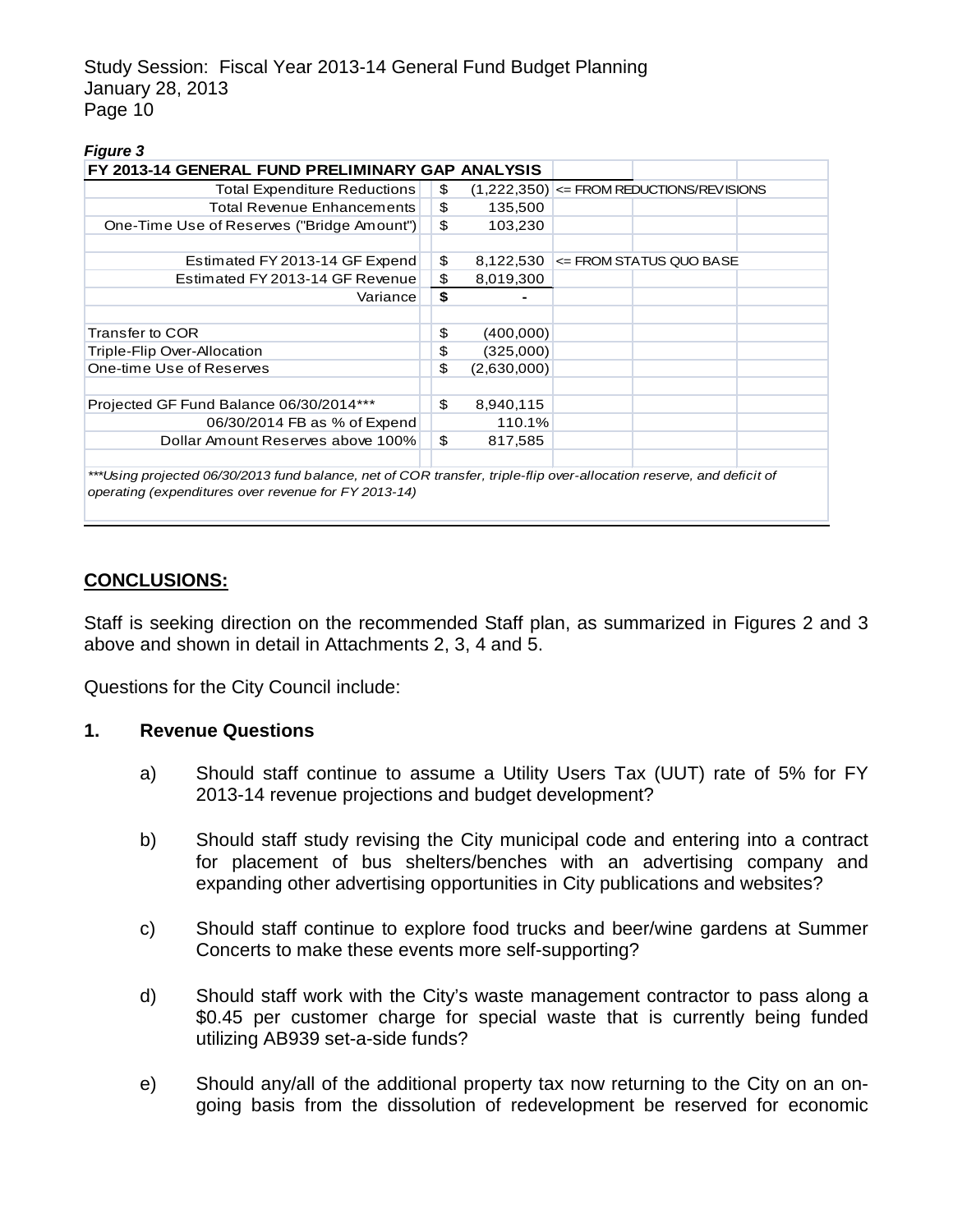> development or infrastructure purposes (vs. including as a general fund unrestricted revenue as currently shown)?

### **2. Reduction in Service Questions**

- a) Should staff continue to include the FY2012-13 budget reductions and restorations as indicated on Attachment 1 as part of the assumptions utilized to build the FY 2013-14 budget?
- b) Should staff continue to include and explore projected new costs associated with implementation of the City Council 2013 goals?
- c) Are there any reductions in services identified in the staff plan which the City Council wishes to take off the table for further consideration and development?

### **3. Revised Operations Questions**

- a) Does City Council want to refer proposals for contracting out and/or reductions in staffing to staff for further study and for input from the prospective employee organizations?
- b) Are there any revisions to operations identified in the staff plan which the City Council wishes to take off the table for further consideration and development?
- c) Is the use of internal service fund excess fund balance amounts for FY 2013-14 operations an acceptable strategy to bridge to FY 2014-15?

### **4. Use of Reserves Questions**

- a) Is the use of reserves over the amount specified by policy off the table?
- b) Should staff continue seeking refined cost proposals for using reserves for onetime investments in energy capital projects at outline in Attachment 4?
- c) Is it acceptable to use reserves for one-time expenses (part of COR contribution) to help bridge for one year (FY 2013-14) until labor negotiations and updated revenue projections are available?
- d) Is it acceptable to use reserves for first year costs (start up) for new City Council goals in 2013?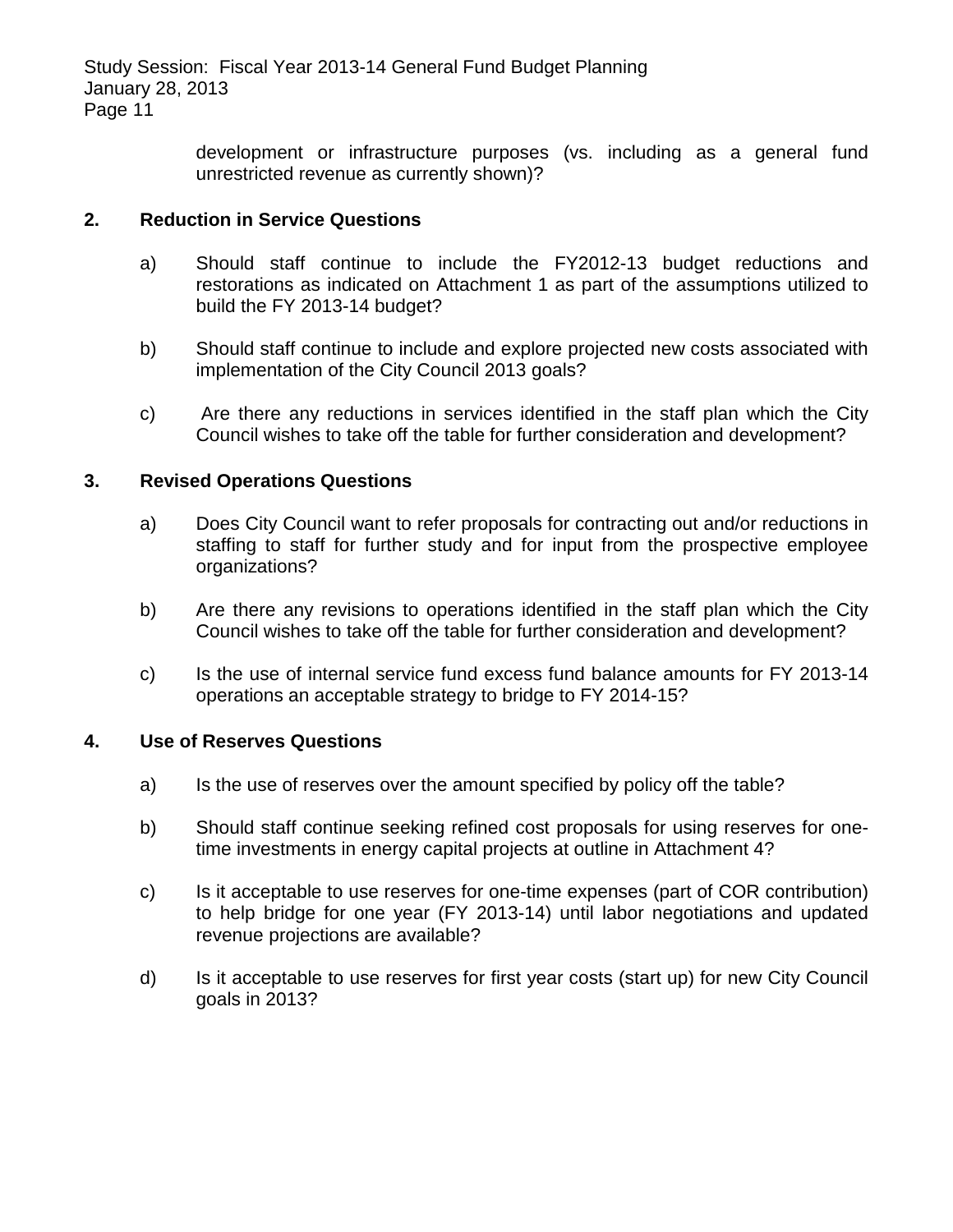### **Next Steps:**

- 1. Staff receives direction at the January 28, 2013, study session on all aspects of the Staff Plan and the recommended methods for addressing the deficit for FY 2013-14.
- 2. Staff begins budget development for FY 2013-14 immediately following this study session, incorporating City Council guidance on each element of the Staff plan.
- 3. Staff presents to City Council on April 16, 2013, a proposed FY 2013-14 through FY 2018-19 Capital Improvement Plan (CIP) and preliminary General Fund Budget.
- 4. Staff presents a draft City budget to the City Council on May 7, 2013.
- 5. Public hearings are held to discuss, review and modify the draft budget on May 21 with anticipated adoption of the FY 2013-14 budget on June 4.

### **Attachments**: 1. Adopted FY 2012-13 Appropriation Adjustments Detail; Annotated to Show Ongoing vs. One-time Reductions

- 2. Proposed FY 2013-14 Expenditure Reductions, Detail by Department and Citywide
- 3*.* Proposed FY 2013-14 Internal Service Fund Allocation Revisions
- 4. Proposed Infrastructure/Technology Investments, FY 2013-14 Use of Reserves Project Detail
- 5. City Council Goals 2013, Estimated Expenditures to Accomplish Goals for FY 2013-14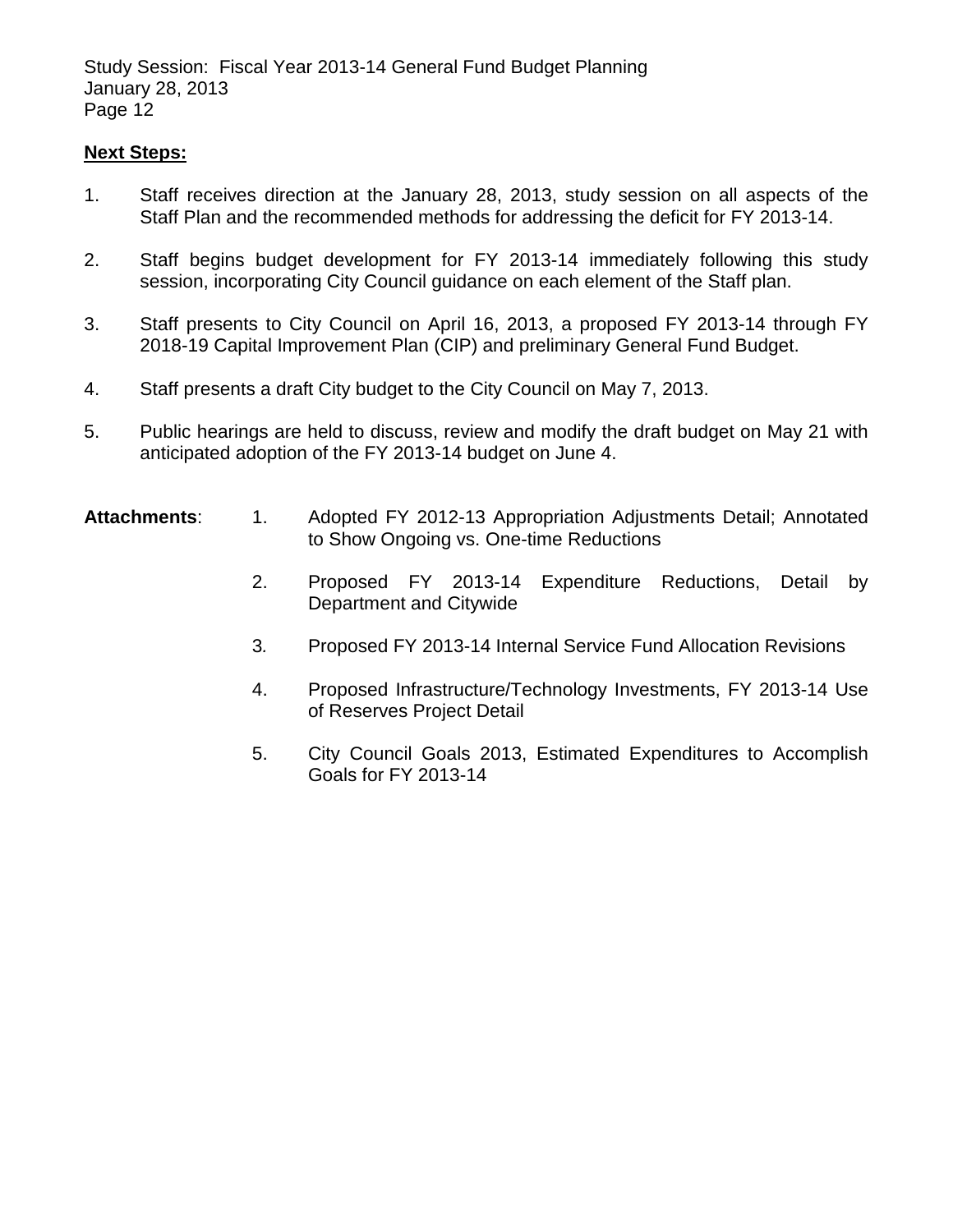**Attachment 1** 

*\*Less internal service fund reductions taken as part of 11/20/2012 action*

| <b>Department / Description</b>                       | <b>Division / Program</b>             | <b>Service / Community Impacts</b>                                                                                                        | Account             | <b>MAINTAIN OR</b><br><b>RESTORE?</b> | Reduction<br>Amount | <b>Partial</b><br>Restore<br>Amount** | <b>Total Dept</b><br>Reduction |
|-------------------------------------------------------|---------------------------------------|-------------------------------------------------------------------------------------------------------------------------------------------|---------------------|---------------------------------------|---------------------|---------------------------------------|--------------------------------|
| <b>ADMINISTRATION</b>                                 |                                       |                                                                                                                                           |                     |                                       |                     |                                       |                                |
| Eliminate Refreshments for Closed Session Meetings    | <b>City Council</b>                   | None                                                                                                                                      | 001-100-620         | R                                     | 900<br>\$           | 450<br>- 56                           |                                |
| Reduce selected Training/Workshops                    | <b>City Manager</b>                   | Certain specialized training unavailable for staff<br>development                                                                         | 001-102-620         | R                                     | 2,500<br>\$         | \$ 1,000                              |                                |
| Eliminate paid Intern Program (e.g., Intern Stipends) | <b>City Manager</b>                   | Reduced ability to utilize interns for special projects                                                                                   | 001-102-510         | м                                     | \$<br>13,200        |                                       |                                |
|                                                       |                                       |                                                                                                                                           |                     |                                       |                     |                                       |                                |
| Scanning of documents                                 | <b>City Clerk</b>                     | Reduces ease of searching for historical documents<br>Certain specialized training unavailable for staff                                  | 001-103-600         | M                                     | 3,000<br>\$         |                                       |                                |
| Suspend selected Training/Workshops                   | <b>City Clerk</b>                     | development                                                                                                                               | 001-103-620         | R                                     | 2,200<br>\$         | \$ 1,200                              |                                |
|                                                       |                                       |                                                                                                                                           |                     |                                       |                     |                                       |                                |
| <b>Holiday Decorations</b>                            | Community Promotion/Intergovernmental | Holiday Lights on City facilities would be eliminated                                                                                     | 001-105-600         | M                                     | 5,100<br>\$         |                                       |                                |
| Suspend for Training/Workshops and associated mileage | Community Promotion/Intergovernmental | Certain specialized training unavailable for staff<br>development                                                                         | 001-105-620 and 621 | М                                     | 600<br>\$           |                                       |                                |
| Annual Brochures and Graphic Design                   | Community Promotion/Intergovernmental | Annual Brochure would be available electronically only 001-105-654                                                                        |                     | M                                     | 1,500<br>\$         |                                       |                                |
| <b>Student Scholarships</b>                           | Community Promotion/Intergovernmental | Four (4) High School and one (1) College Student<br>would not receive a \$500 scholarship<br>Funding would not be available for unplanned | 001-105-740         | M                                     | 2,500<br>\$         |                                       |                                |
| <b>Community Event Expenses</b>                       | Community Promotion/Intergovernmental | community celebrations                                                                                                                    | 001-105-733         | M                                     | 1,000<br>\$         |                                       |                                |
| Neighborhood Grant Program                            | Community Promotion/Intergovernmental | Funding would not be available for neighborhood<br>projects - last year three \$100 grants and one \$300<br>grant were awarded            | 001-105-733         | M                                     | 1,500<br>\$         |                                       | 34,000                         |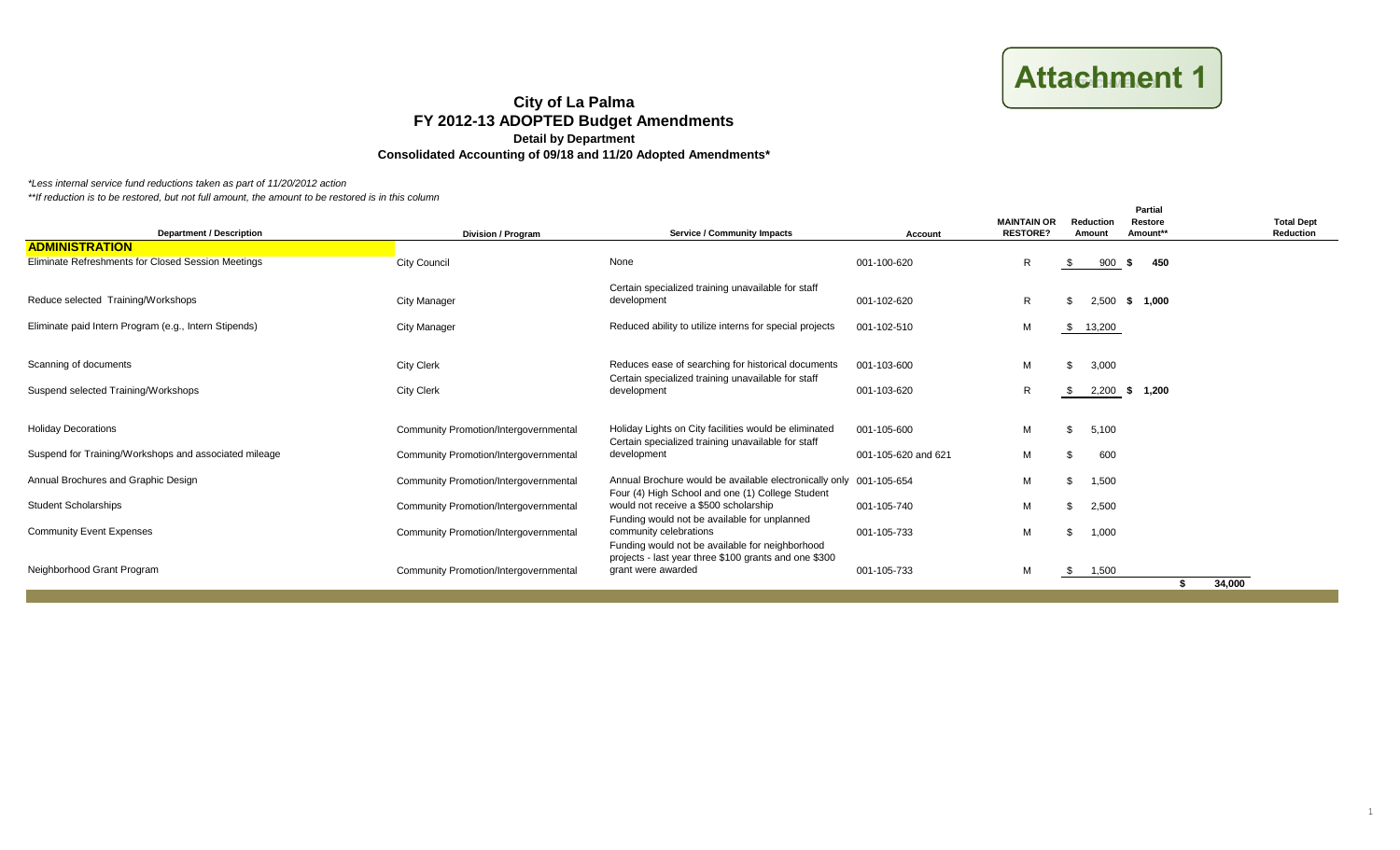*\*Less internal service fund reductions taken as part of 11/20/2012 action*

*\*\*If reduction is to be restored, but not full amount, the amount to be restored is in this column*

| <b>Department / Description</b>                            | Division / Program                                                   | <b>Service / Community Impacts</b>                                               | Account         | <b>MAINTAIN OR</b><br><b>RESTORE?</b> | <b>Reduction</b><br>Amount | <b>Partial</b><br>Restore<br>Amount** | <b>Total Dept</b><br>Reduction |
|------------------------------------------------------------|----------------------------------------------------------------------|----------------------------------------------------------------------------------|-----------------|---------------------------------------|----------------------------|---------------------------------------|--------------------------------|
|                                                            |                                                                      |                                                                                  |                 |                                       |                            |                                       |                                |
| <b>City Council</b>                                        | <b>City Council Travel</b>                                           | Council Members will be unable to attend as many<br>meetings throughout the year | 001-100-620     | м                                     | 2,500<br>\$                |                                       |                                |
| <b>City Council</b>                                        | <b>Cypress College Foundation Americana</b><br>Awards                | Loss of City Support for Civic Awardees                                          | 001-100-620     | м                                     | 2,500<br>\$                |                                       |                                |
| <b>Legal Services</b>                                      | <b>Reduce City Attorney Expenses</b>                                 | <b>Risk of lawsuits</b>                                                          | 001-101-601     | М                                     | 1,000<br>\$                |                                       |                                |
| <b>City Manager</b>                                        | Salary Savings (actual vs. budgeted)                                 |                                                                                  | 001-102-501     | M                                     | 10,000<br>S                |                                       |                                |
| <b>City Manager</b>                                        | <b>Office Supplies</b>                                               |                                                                                  | 001-102-650     | M                                     | 500<br>\$                  |                                       |                                |
| <b>City Manager</b>                                        | Personnel - Reduce OT by 1/2<br>City Manager doesn't attend LOCC New |                                                                                  | 001-102-530     | M                                     | 600                        |                                       |                                |
| <b>City Manager</b>                                        | <b>Council Member Forum</b>                                          |                                                                                  | 001-102-620     | М                                     | 1,500<br>\$                |                                       |                                |
|                                                            | Personnel - Shift 10% of AS to Water Fund                            |                                                                                  |                 |                                       |                            |                                       |                                |
| <b>City Clerk</b>                                          |                                                                      |                                                                                  | 001-103-501     | М                                     | S<br>8,100                 |                                       | Shift to Fund 050-373 510.000  |
| <b>City Clerk</b>                                          | Personnel - Reduce OT by 26 hours                                    |                                                                                  | 001-103-530     | M                                     | 660                        |                                       |                                |
| <b>Community Promotions</b>                                | Personnel - Reduce OT by 1/3                                         |                                                                                  | 001-105-530     | М                                     | 430<br>\$                  |                                       | 27,790<br>-\$                  |
|                                                            |                                                                      |                                                                                  |                 |                                       |                            |                                       | 61,790                         |
| <b>COMMUNITY DEVELOPMENT</b>                               |                                                                      |                                                                                  |                 |                                       |                            |                                       |                                |
| Various training, supplies, printing, advertising expenses | <b>Community Development</b>                                         | Certain specialized training unavailable for staff<br>development                | 001-4xx-xxx     | М                                     | 2,500<br>\$                |                                       | 2,500<br>s.                    |
| Community Development - Admin                              | <b>Community Relations</b>                                           | Remove remaining lunch w/Mayor                                                   | 001-510-739.000 | м                                     | 250<br>\$                  |                                       |                                |
|                                                            |                                                                      |                                                                                  |                 |                                       |                            |                                       |                                |
| Community Development - Planning                           | P/T Salaries                                                         | Eliminate Development Committee stipends                                         | 001-520-510.000 | M                                     | 1,300<br>\$                |                                       | 1,550                          |

**\$ 4,050**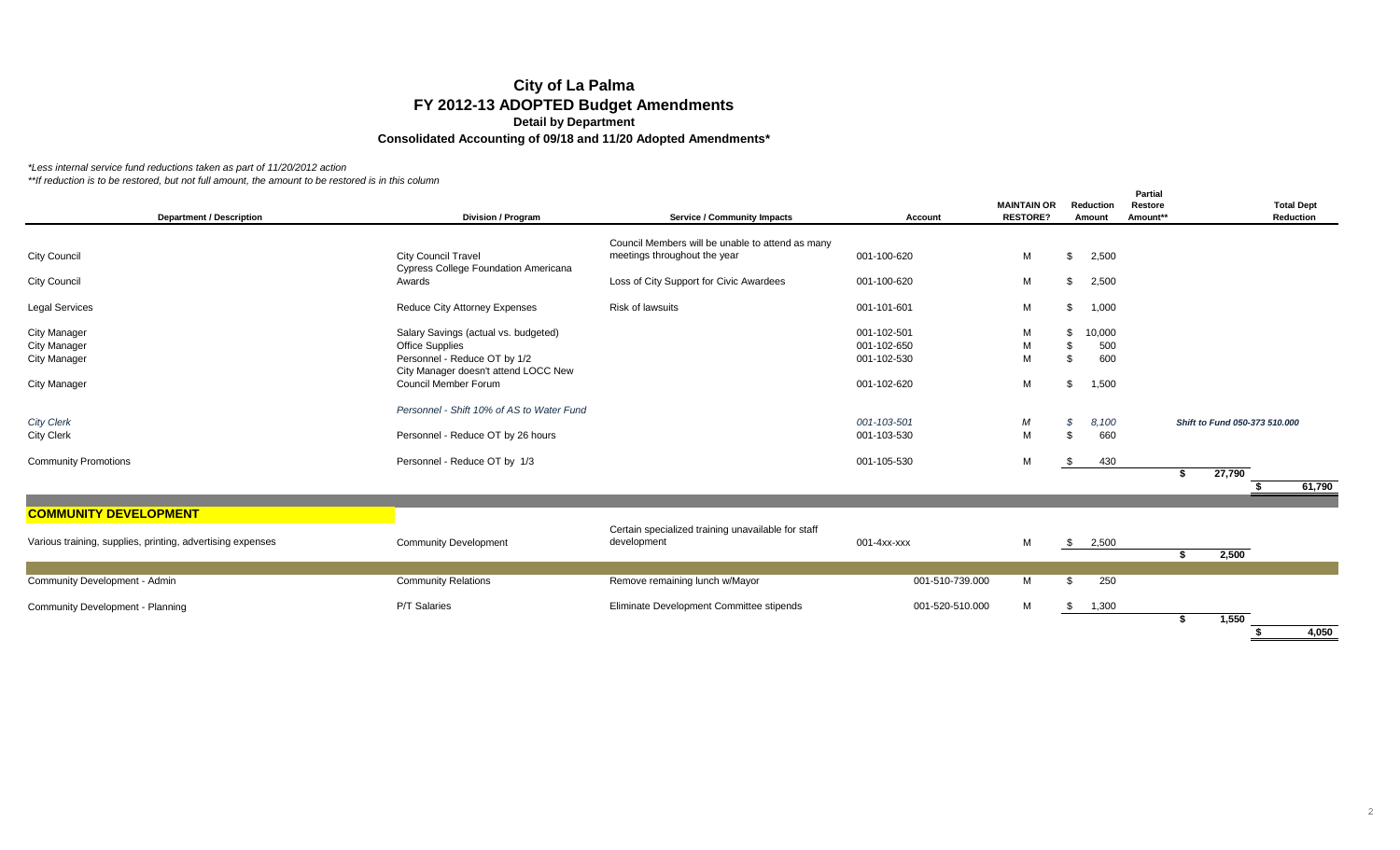*\*Less internal service fund reductions taken as part of 11/20/2012 action*

|                                                        |                                                                             |                                                                                  |                 |                    |                 | <b>Partial</b> |                                |
|--------------------------------------------------------|-----------------------------------------------------------------------------|----------------------------------------------------------------------------------|-----------------|--------------------|-----------------|----------------|--------------------------------|
|                                                        |                                                                             |                                                                                  |                 | <b>MAINTAIN OR</b> | Reduction       | Restore        | <b>Total Dept</b>              |
| <b>Department / Description</b>                        | <b>Division / Program</b>                                                   | <b>Service / Community Impacts</b>                                               | Account         | <b>RESTORE?</b>    | Amount          | Amount**       | Reduction                      |
|                                                        |                                                                             |                                                                                  |                 |                    |                 |                |                                |
| <b>FINANCE</b>                                         |                                                                             |                                                                                  |                 |                    |                 |                |                                |
|                                                        |                                                                             | Some necessary accounting and financial updates<br>would be unavailable to staff |                 |                    |                 |                |                                |
| Reduce some training/workshops                         | Finance                                                                     |                                                                                  | 001-104-620     | м                  | 1,000<br>\$     |                |                                |
| Reduce printing of annual budget and CAFR              | Finance                                                                     | Financial documents would only be available on-line to<br>the public and staff   | 001-104-654     | M                  | 1,000<br>\$     |                |                                |
|                                                        |                                                                             |                                                                                  |                 |                    |                 |                | 2,000<br>s.                    |
|                                                        |                                                                             |                                                                                  |                 |                    |                 |                |                                |
|                                                        |                                                                             |                                                                                  |                 |                    |                 |                |                                |
|                                                        |                                                                             | Access to payroll, AP, other Finance documents more                              |                 |                    |                 |                |                                |
| Finance                                                | Eliminate scanning of documents (3rd party)                                 | difficult (paper vs. scanned and on the network)                                 | 001-104-600     | M                  | 6,000<br>\$     |                |                                |
|                                                        |                                                                             |                                                                                  |                 |                    |                 |                | \$<br>6,000                    |
|                                                        |                                                                             |                                                                                  |                 |                    |                 |                | S,<br>8,000                    |
|                                                        |                                                                             |                                                                                  |                 |                    |                 |                |                                |
| <b>POLICE</b>                                          |                                                                             |                                                                                  |                 |                    |                 |                |                                |
|                                                        |                                                                             |                                                                                  |                 |                    |                 |                |                                |
|                                                        |                                                                             | Reduced capacity to participate in County and regional                           |                 |                    |                 |                |                                |
|                                                        |                                                                             | disaster/emergency preparation exercises; general                                |                 |                    |                 |                |                                |
| Management Analyst position - hold vacant              | Administrative Support Bureau                                               | administrative assistance unavailable                                            | 001-218-5xx     | M                  | \$100,100       |                |                                |
| Stop printing "Source" (Neighborhood Watch newsletter) | Administrative Support Bureau                                               | Would only be available electronically/on-line                                   | 001-218-654     | M                  | \$10,000        |                |                                |
|                                                        |                                                                             |                                                                                  |                 |                    |                 |                |                                |
|                                                        |                                                                             | Potential for increased overtime costs due to using full-                        |                 |                    |                 |                |                                |
| Decrease Police Reserve hours                          | <b>Police Reserves Unit</b>                                                 | time personnel (personnel)                                                       | 001-206-510     | R                  | 10,000<br>\$    |                |                                |
|                                                        |                                                                             |                                                                                  |                 |                    |                 |                | 120,100<br>\$                  |
| Administration                                         |                                                                             | <b>Legal Services</b>                                                            | 001-200-601.000 | R                  | 2,000<br>S      |                |                                |
| Administration                                         |                                                                             | <b>Meetings and Training</b>                                                     | 001-200-620.000 | R                  | 1,000<br>\$     |                |                                |
| Administration                                         |                                                                             | <b>Office Supplies</b>                                                           | 001-200-650.000 | R                  | 1,000<br>\$     |                |                                |
|                                                        |                                                                             |                                                                                  |                 |                    |                 |                |                                |
| Police Operations/Management                           |                                                                             | <b>Meetings and Training</b>                                                     | 001-201-620.000 | R                  | \$<br>1,500     |                |                                |
| Police Operations/Management                           |                                                                             | Printing and Reproduction                                                        | 001-201-654.000 | R                  | 2,000<br>\$     |                |                                |
|                                                        |                                                                             |                                                                                  |                 |                    |                 |                |                                |
|                                                        | Parking enforcement officer charged FULL                                    |                                                                                  |                 |                    |                 |                |                                |
| Patrol                                                 | YEAR to SAAV fund                                                           |                                                                                  | 001-202-510.000 | R                  | \$<br>10,000    |                | Shift to Fund 023-260- 510.000 |
|                                                        | Charge Phoenix group prof service fees to                                   |                                                                                  |                 |                    |                 |                |                                |
| Patrol                                                 | SAAV fund                                                                   |                                                                                  | 001-202-600.000 | R                  | 3,000<br>\$     |                | Shift to Fund 023-260-600.00   |
|                                                        | Use ASSET FORFEITURE MONEY TO<br>Replace Ballistic Vests (Liability Issues) | One time purchase (\$12,000)                                                     | 001-202-733.000 | M                  | S               |                | Shift to Fund 020-230-733.000  |
| Patrol<br>Patrol                                       |                                                                             | <b>Professional Contract Serv</b>                                                | 001-202-600.000 | R                  | 12,000<br>3,300 |                |                                |
| Patrol                                                 |                                                                             | Police Range                                                                     | 001-202-741.000 | R                  | 3,000           |                |                                |
|                                                        |                                                                             |                                                                                  |                 |                    |                 |                |                                |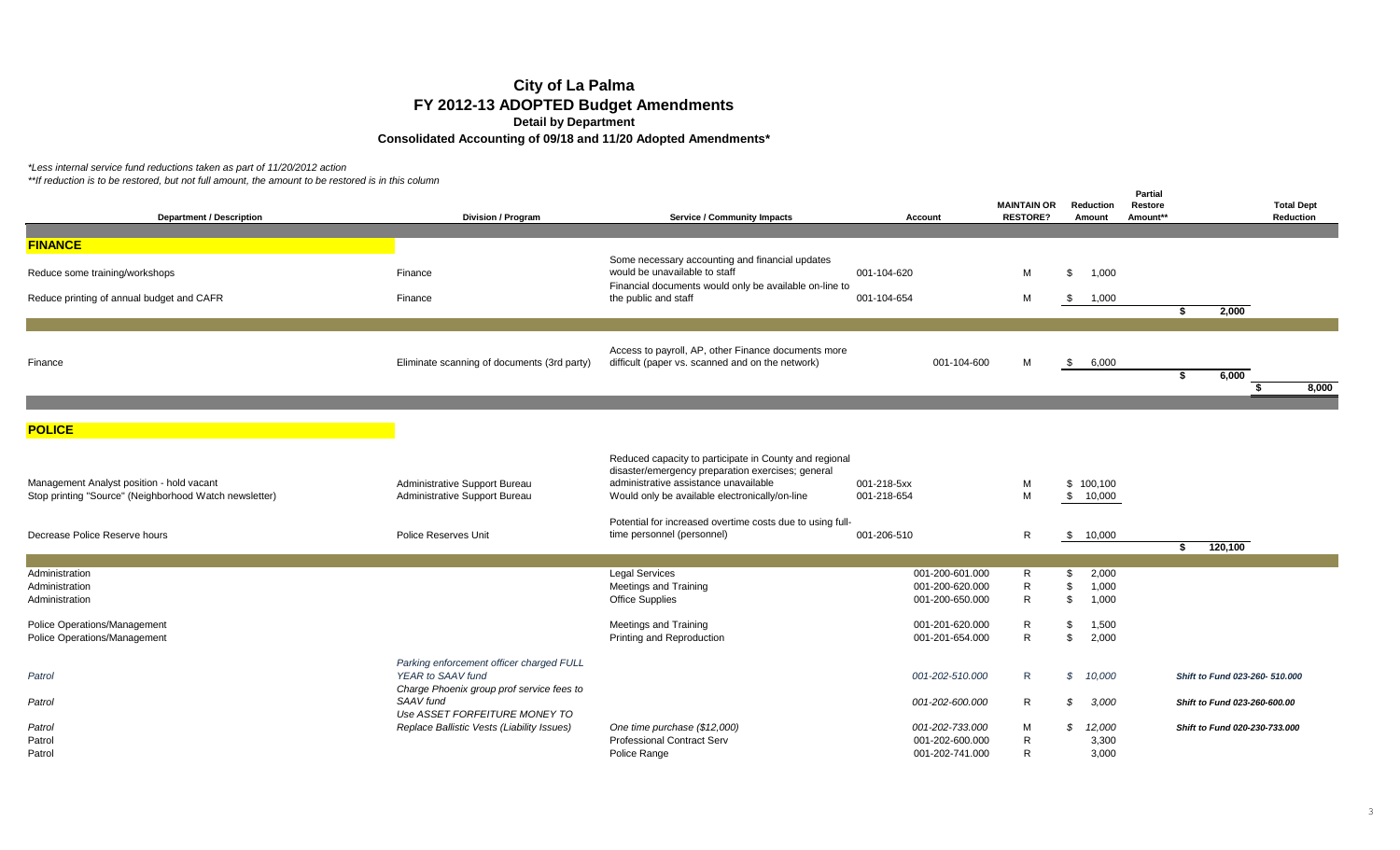*\*Less internal service fund reductions taken as part of 11/20/2012 action*

| <b>Department / Description</b>                                              | Division / Program                   | <b>Service / Community Impacts</b>                    | <b>Account</b>  | <b>MAINTAIN OR</b><br><b>RESTORE?</b> | <b>Reduction</b><br>Amount | <b>Partial</b><br><b>Restore</b><br>Amount** |        | <b>Total Dept</b><br>Reduction |
|------------------------------------------------------------------------------|--------------------------------------|-------------------------------------------------------|-----------------|---------------------------------------|----------------------------|----------------------------------------------|--------|--------------------------------|
| Police Service Dog                                                           |                                      | <b>Special Departmental Supplies</b>                  | 001-203-733.000 | М                                     | 2,300                      |                                              |        |                                |
| Police Service Dog                                                           |                                      |                                                       | 001-203-620.000 | M                                     | 500                        |                                              |        |                                |
| Police Service Dog                                                           |                                      |                                                       | 001-203-600.000 | М                                     | 200                        |                                              |        |                                |
|                                                                              |                                      |                                                       |                 |                                       |                            |                                              |        |                                |
| <b>Services Division Management</b>                                          |                                      | <b>Professional Contract Serv</b>                     | 001-207-600.000 | $\mathsf{R}$                          | \$<br>2,000                |                                              |        |                                |
| Investigations                                                               |                                      | <b>Professional Contract Serv</b>                     | 001-208-600.000 | $\mathsf{R}$                          | \$<br>3,000                |                                              |        |                                |
| <b>Records and Communications</b>                                            |                                      | Meetings and Training                                 | 001-209-620.000 | M                                     | 500<br>\$                  |                                              |        |                                |
| Administrative Support Bureau                                                | Elimination of Services to Community | Reduction in Community based programs                 | 001-218-620.000 | M                                     | \$<br>1,500                |                                              |        |                                |
| Administrative Support Bureau                                                | <b>Small Tools</b>                   | Limited replacement of tools                          | 001-218-725.000 | M                                     | \$<br>500                  |                                              |        |                                |
| Administrative Support Bureau                                                | Departmental Supplies (PIY, RRW)     | Supplies eliminated for above programs                | 001-218-733.000 | M                                     | \$<br>19,000               |                                              |        |                                |
| Administrative Support Bureau                                                |                                      |                                                       | 001-218-654.000 | M                                     | \$<br>2,000                |                                              |        |                                |
| Administrative Support Bureau                                                |                                      |                                                       | 001-218-739.000 | M                                     | \$<br>2,000                |                                              |        |                                |
| Administrative Support Bureau                                                | <b>Community Relations</b>           | Reduction in Community outreach/programs              | 001-218-740.000 | M                                     | \$<br>2,000                |                                              |        |                                |
|                                                                              |                                      |                                                       |                 |                                       |                            | s.                                           | 74,300 |                                |
|                                                                              |                                      |                                                       |                 |                                       |                            |                                              |        | 194,400                        |
|                                                                              |                                      |                                                       |                 |                                       |                            |                                              |        |                                |
|                                                                              |                                      |                                                       |                 |                                       |                            |                                              |        |                                |
| <b>PUBLIC WORKS</b>                                                          |                                      |                                                       |                 |                                       |                            |                                              |        |                                |
|                                                                              |                                      |                                                       |                 |                                       |                            |                                              |        |                                |
|                                                                              |                                      | Training opportunities/Conferences for Engineering    |                 |                                       |                            |                                              |        |                                |
| Conferences/training                                                         | <b>Public Works</b>                  | licenses for the Public Works Director/City Engineer  | 001-300-620     | $\mathsf{R}$                          | \$<br>2,000                |                                              |        |                                |
|                                                                              |                                      |                                                       |                 |                                       |                            | \$                                           | 2,000  |                                |
|                                                                              |                                      |                                                       |                 |                                       |                            |                                              |        | 2.000<br>Ŝ.                    |
|                                                                              |                                      |                                                       |                 |                                       |                            |                                              |        |                                |
| <b>RECREATION AND COMMUNITY SERVICES</b>                                     |                                      |                                                       |                 |                                       |                            |                                              |        |                                |
| Frozen position - Less time to devote to citywide marketing and social media |                                      | Less time to devote to citywide marketing & social    |                 |                                       |                            |                                              |        |                                |
| outreach efforts                                                             | Administration                       | media outreach                                        | 001-400-501     | M                                     | \$<br>57,200               |                                              |        |                                |
| Misc Prof Services, Reduction - only used as necessary                       | Administration                       | None                                                  | 001-400-600     | M                                     | \$<br>1,000                |                                              |        |                                |
| Reduced training                                                             | Administration                       | Reduced training opportunities for staff              | 001-400-620     | M                                     | \$<br>1,500                |                                              |        |                                |
| Reduce supplies                                                              | Administration                       | None                                                  | 001-400-733     | M                                     | \$<br>500                  |                                              |        |                                |
|                                                                              |                                      |                                                       |                 |                                       |                            |                                              |        |                                |
| Eliminates year end celebration (Fit n Fun)                                  | Youth and Family Services            | No program impact                                     | 001-410-600     | М                                     | \$<br>600                  |                                              |        |                                |
|                                                                              |                                      | Program to be conducted entirely outdoors, could have |                 |                                       |                            |                                              |        |                                |
| Youth Basketball Program, eliminates use of Walker Gym                       | Youth and Family Services            | fewer participants                                    | 001-410-600     | M                                     | \$<br>1,000                |                                              |        |                                |
| Reduced translation - fewer flyers translated                                | Youth and Family Services            | Fewer flyers translated                               | 001-410-600     | M                                     | \$<br>500                  |                                              |        |                                |
| Reduced training                                                             | Youth and Family Services            | Reduced training opportunities for staff              | 001-410-620     | M                                     | \$<br>1,300                |                                              |        |                                |
| Reduction - purchasing less expensive staff shirts                           | Youth and Family Services            | None                                                  | 001-410-623     | M                                     | \$<br>1,500                |                                              |        |                                |
| <b>Teens Special Supplies</b>                                                | Youth and Family Services            | Reduce supplies                                       | 001-410-733.311 | M                                     | \$<br>900                  |                                              |        |                                |
|                                                                              |                                      |                                                       |                 |                                       |                            |                                              |        |                                |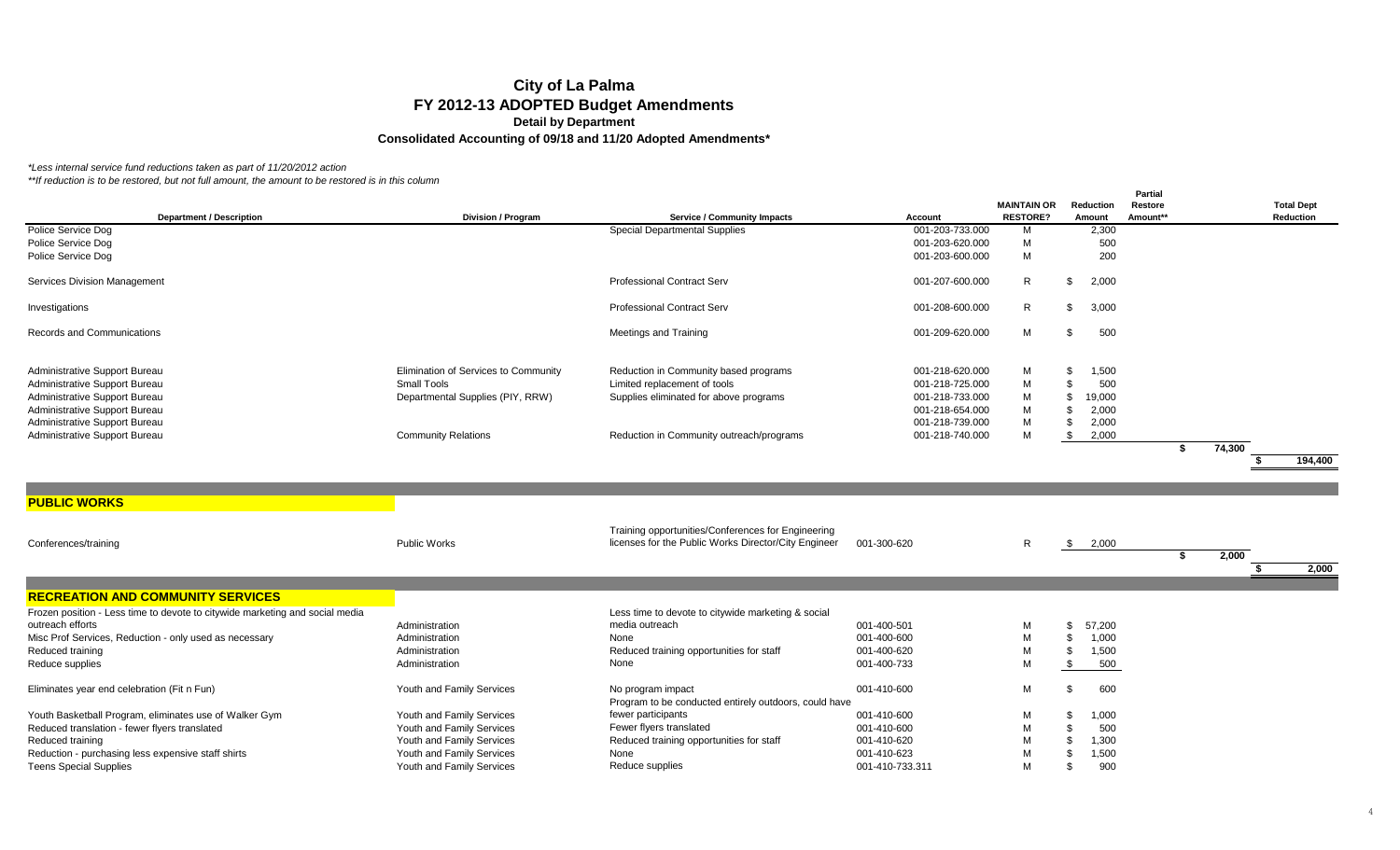*\*Less internal service fund reductions taken as part of 11/20/2012 action*

|                                                                                        |                                     |                                                       |                 |                    |    |           | <b>Partial</b> |                   |
|----------------------------------------------------------------------------------------|-------------------------------------|-------------------------------------------------------|-----------------|--------------------|----|-----------|----------------|-------------------|
|                                                                                        |                                     |                                                       |                 | <b>MAINTAIN OR</b> |    | Reduction | Restore        | <b>Total Dept</b> |
| <b>Department / Description</b>                                                        | <b>Division / Program</b>           | <b>Service / Community Impacts</b>                    | <b>Account</b>  | <b>RESTORE?</b>    |    | Amount    | Amount**       | <b>Reduction</b>  |
| <b>Tiny Tots Special Supplies</b>                                                      | Youth and Family Services           | Reduce supplies                                       | 001-410-733.312 | м                  |    | 300       |                |                   |
| Day Camp Reduce supplies                                                               | Youth and Family Services           | Reduce supplies                                       | 001-410-733.313 | M                  |    | 500       |                |                   |
| Sports, Reduce supplies for Pee Wee Banquet, prolong use of equipment                  | Youth and Family Services           | Reduce supplies                                       | 001-410-733.316 | M                  |    | 600       |                |                   |
| Fit n Fun Supplies                                                                     | Youth and Family Services           | Prolong use of supplies/equipment                     | 001-410-733.317 | M                  |    | 800       |                |                   |
| Eliminates installation of City Hall Tree; will need to receive and store tree at City |                                     | One Holiday Tree at Central Park Only; Seasons        |                 |                    |    |           |                |                   |
| Yard                                                                                   | Neighborhood and Community Services | Greeting Sign at City Hall to be used                 | 001-420-600     | M                  |    | 1,200     |                |                   |
| Halloween Carnival Balloon Artist, Eliminates; carnival can continue without this      |                                     |                                                       |                 |                    |    |           |                |                   |
| add-on                                                                                 | Neighborhood and Community Services | Minimal impact                                        | 001-420-600     | M                  |    | 400       |                |                   |
| LP Days Parade Coordinator Eliminates                                                  | Neighborhood and Community Services | Staff will coordinate in-house                        | 001-420-600     | M                  |    | 4,500     |                |                   |
| Reduced translation                                                                    | Neighborhood and Community Services | Fewer flyers translated                               | 001-420-600     | M                  |    | 500       |                |                   |
| <b>Misc. Contract Services</b>                                                         | Neighborhood and Community Services | None                                                  | 001-420-600     | M                  |    | 700       |                |                   |
| LP Days Shirts                                                                         | Neighborhood and Community Services | Reuse 2011 shirts                                     | 001-420-623     | M                  |    | 2,000     |                |                   |
| July 4 Postage, Using City postage account                                             | Neighborhood and Community Services | None - using City postage account                     | 001-420-652     | M                  |    | 200       |                |                   |
|                                                                                        |                                     | Eliminates OC Register printed insert - will continue |                 |                    |    |           |                |                   |
| LP Days Advertising,                                                                   | Neighborhood and Community Services | online advertising                                    | 001-420-653     | R                  | æ  | 2,000     | 500            |                   |
| LP Days Letterhead                                                                     | Neighborhood and Community Services | Use City letterhead                                   | 001-420-654     | M                  |    | 400       |                |                   |
| <b>CAB Tree Lighting</b>                                                               | Neighborhood and Community Services | Reduced supplies                                      | 001-420-733.36  | M                  |    | 500       |                |                   |
| CAB concerts                                                                           | Neighborhood and Community Services | Reduced supplies                                      | 001-420-733.36  | M                  |    | 100       |                |                   |
|                                                                                        |                                     | New program hasn't been implemented yet; City         |                 |                    |    |           |                |                   |
| <b>Eliminate CAB Community Projects</b>                                                | Neighborhood and Community Services | Council goal not met                                  | 001-420-733.36  | M                  |    | 3,000     |                |                   |
| Eliminate CAB Memorial Day Art/Essay                                                   | Neighborhood and Community Services | Little participation by students                      | 001-420-740     | M                  |    | 300       |                |                   |
| Eliminate, have seen participation dwindle last year (CAB Fine Arts)                   | Neighborhood and Community Services | Further reduction of arts program for students        | 001-420-746     | M                  | \$ | 5,700     |                |                   |
| <b>Older Adult/Intergenerational Classes</b>                                           | <b>Health and Wellness</b>          | Eliminate due to lack of participation                | 001-430-600     | M                  |    | 400       |                |                   |
| The Hub.                                                                               | <b>Health and Wellness</b>          | Prolong use of supplies/equipment                     | 001-430-733.37  | M                  |    | 500       |                |                   |
| Older Adult/Intergenerational Special Supplies                                         | <b>Health and Wellness</b>          | Reduce to lack of participation                       | 001-420-733.36  | R                  |    | 1,600     | 500            |                   |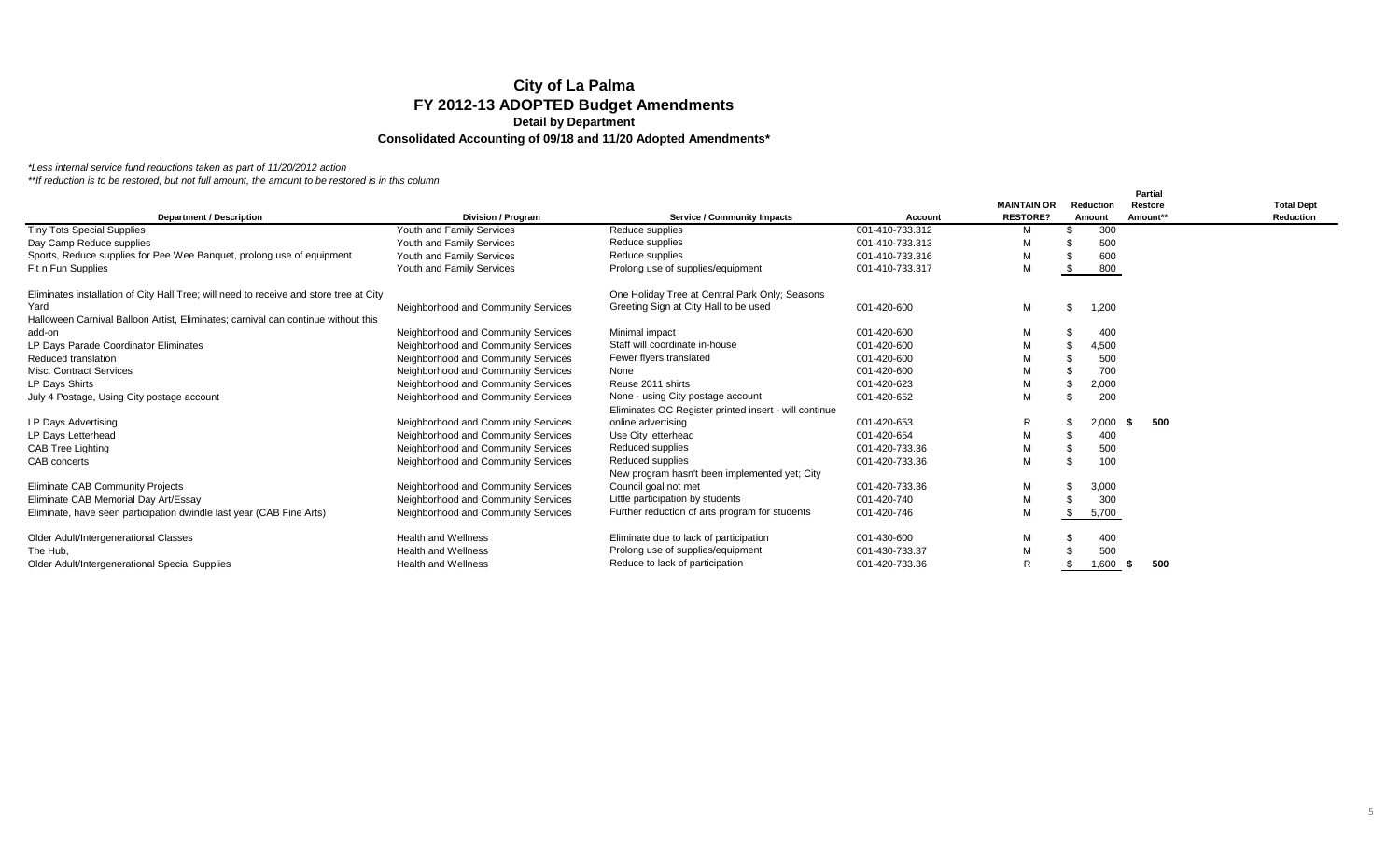*\*Less internal service fund reductions taken as part of 11/20/2012 action*

|                                                                   |                                                       |                                                                                                   |                         | <b>MAINTAIN OR</b> | <b>Reduction</b> | <b>Partial</b><br>Restore |         | <b>Total Dept</b> |
|-------------------------------------------------------------------|-------------------------------------------------------|---------------------------------------------------------------------------------------------------|-------------------------|--------------------|------------------|---------------------------|---------|-------------------|
| Department / Description                                          | Division / Program                                    | <b>Service / Community Impacts</b>                                                                | Account                 | <b>RESTORE?</b>    | Amount           | Amount**                  |         | Reduction         |
| Graphic Services,                                                 | <b>Facility Operations and Resources</b>              | Create graphics internally                                                                        | 001-440-600             | м                  | 800              |                           |         |                   |
| Misc contract services                                            | <b>Facility Operations and Resources</b>              | None                                                                                              | 001-440-600             | M                  | 1,500            |                           |         |                   |
| Reduced training                                                  | <b>Facility Operations and Resources</b>              | Reduced training opportunities for staff                                                          | 001-440-620             | M                  | 2,000            |                           |         |                   |
| Publications and Dues Reduction                                   | <b>Facility Operations and Resources</b>              | None                                                                                              | 001-440-622             | M                  | 200              |                           |         |                   |
| Uniforms, purchasing less expensive staff shirts                  | <b>Facility Operations and Resources</b>              | None                                                                                              | 001-440-623             | М                  | 1,500            |                           |         |                   |
| Reduce supplies                                                   | <b>Facility Operations and Resources</b>              | Prolong use of supplies/equipment                                                                 | 001-440-733             | М                  | 2,000            |                           |         |                   |
|                                                                   |                                                       |                                                                                                   |                         |                    |                  |                           | 100,200 |                   |
|                                                                   |                                                       |                                                                                                   |                         |                    |                  |                           |         |                   |
| Youth & Family / Neighborhood & Comm Services / Health & Wellness | Do not fill vacant Recreation Coordinator<br>position | Impacts on remaining staff in short term, long term<br>sustainability uncertain                   | 001-410/420/430-510/550 | м                  | 35.750           |                           |         |                   |
| <b>Facility Operations &amp; Resources</b>                        | Part-Time Staff Meetings                              | Eliminate weekly meetings, to be held bi-weekly<br>Reduce equipment expenditures, prolong life of | 001-440-510.000         | M                  | 8,500            |                           |         |                   |
| <b>Facility Operations &amp; Resources</b>                        | Furniture and fixtures                                | equipment                                                                                         | 001-440-802.000         | M                  | 4,000<br>- 30    |                           |         |                   |
|                                                                   |                                                       |                                                                                                   |                         |                    |                  |                           | 48.250  |                   |
|                                                                   |                                                       |                                                                                                   |                         |                    |                  |                           |         | 148,450           |

| Grand Total, FY 2012-13 Reductions ==> \$ |                 | 418,690 |
|-------------------------------------------|-----------------|---------|
|                                           | <b>MAINTAIN</b> | 362.040 |
|                                           | <b>RESTORE</b>  | 56,650  |
|                                           |                 | 418,690 |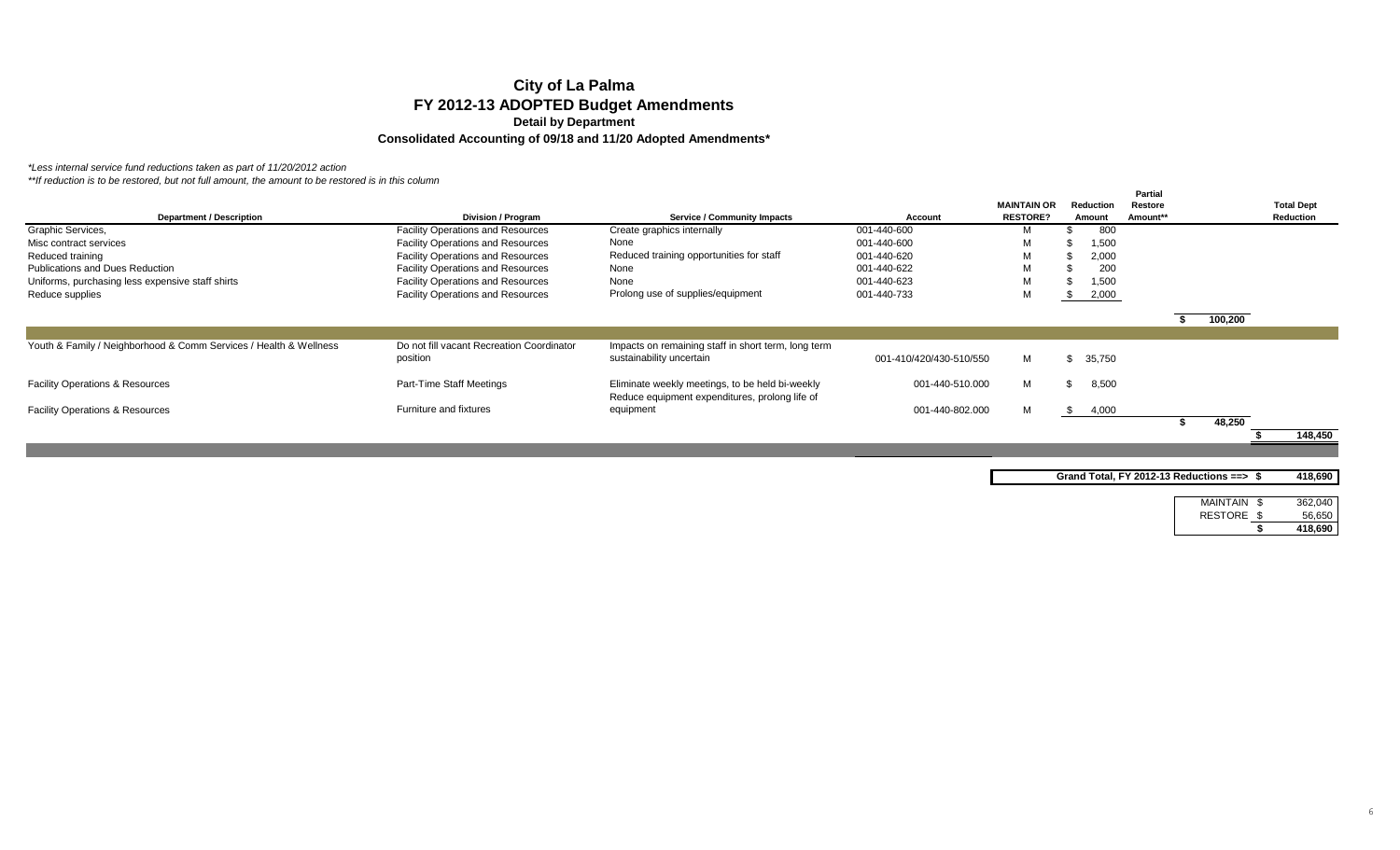# **ATTACHMENT 2 Attachment 2**

## **City of La Palma FY 2013-14 PROPOSED EXPENDITURE REDUCTIONS Detail by Department**

| Service / Task / Program to be Reduced or Eliminated<br><b>DESCRIPTION</b>                                       | <b>Division / Program</b>                                                        | Impacts (External and Internal)                                                                                                                                                                                                                                                                                                                                                                     | <b>REDUCTION in</b><br><b>Service or REVISION</b><br>to Operations? | <b>Mandated Service?</b> | <b>FTE Reductions /</b><br>Impacts? |              | <b>Reduction</b><br>Amount | <b>Total Dept</b><br>Reduction |
|------------------------------------------------------------------------------------------------------------------|----------------------------------------------------------------------------------|-----------------------------------------------------------------------------------------------------------------------------------------------------------------------------------------------------------------------------------------------------------------------------------------------------------------------------------------------------------------------------------------------------|---------------------------------------------------------------------|--------------------------|-------------------------------------|--------------|----------------------------|--------------------------------|
| <b>CITYWIDE REDUCTIONS</b>                                                                                       |                                                                                  |                                                                                                                                                                                                                                                                                                                                                                                                     |                                                                     |                          |                                     |              |                            |                                |
|                                                                                                                  |                                                                                  |                                                                                                                                                                                                                                                                                                                                                                                                     |                                                                     |                          |                                     |              |                            |                                |
| Moratorium on merits, all bargaining units                                                                       | All Departments<br>(dollar savings<br>reflected is General<br>Fund portion only) | Potential reduced employee morale and related effects                                                                                                                                                                                                                                                                                                                                               |                                                                     |                          |                                     |              |                            |                                |
|                                                                                                                  |                                                                                  |                                                                                                                                                                                                                                                                                                                                                                                                     | Revision                                                            | No                       | No                                  | \$           | 32,400                     |                                |
| Energy savings (annual savings would be predicated on<br>approval of one-time infrastructure expenditures)       | Citywide                                                                         | Depending on the proposal, savings could be generated if the City purchased street<br>lights from SCE, with anticipated savings from lower electricity (tariff) rates;<br>additional proposals could include savings from the installation of photovoltaic cells<br>(solar energy), installation of a "green roof" on City Hall/Police building, upgrade of<br>the HVAC and climate control savings |                                                                     |                          |                                     |              |                            |                                |
|                                                                                                                  |                                                                                  |                                                                                                                                                                                                                                                                                                                                                                                                     | Revision                                                            | No                       | No                                  | \$           | 150,000                    |                                |
|                                                                                                                  |                                                                                  |                                                                                                                                                                                                                                                                                                                                                                                                     |                                                                     |                          |                                     |              |                            | 182,400                        |
|                                                                                                                  |                                                                                  |                                                                                                                                                                                                                                                                                                                                                                                                     |                                                                     |                          |                                     |              |                            |                                |
| <b>ADMINISTRATION</b>                                                                                            |                                                                                  |                                                                                                                                                                                                                                                                                                                                                                                                     |                                                                     |                          |                                     |              |                            |                                |
| <b>Revised City Attorney Contract</b>                                                                            | Legal                                                                            | 4% savings on Miscellaneous Services                                                                                                                                                                                                                                                                                                                                                                | Revision                                                            | no                       | no                                  | \$           | 2,500                      |                                |
|                                                                                                                  |                                                                                  | No minutes clerk at City Council meetings; reduced service to the public, City<br>Manager, and City Council from Administrative Services Manager at meetings;                                                                                                                                                                                                                                       |                                                                     |                          |                                     |              |                            |                                |
| <b>Eliminate Minutes Clerk</b>                                                                                   | <b>City Clerk</b>                                                                | minutes are strictly action only and formatted differently                                                                                                                                                                                                                                                                                                                                          | Reduction                                                           | Yes                      | no                                  | \$           | 1,500                      |                                |
|                                                                                                                  |                                                                                  |                                                                                                                                                                                                                                                                                                                                                                                                     | Revision                                                            |                          |                                     |              |                            |                                |
| City Council savings from members declining the stipend<br>FY 2013-14 Council supplies are lower assuming no new | <b>City Council</b>                                                              | Individual Council members have declined the stipend                                                                                                                                                                                                                                                                                                                                                | Revision                                                            | no                       | no                                  | \$           | 3,600                      |                                |
| Councilmembers                                                                                                   | City Council                                                                     | \$2400 is budgeted in election years but only \$900 in non-election years                                                                                                                                                                                                                                                                                                                           |                                                                     | no                       | no                                  | \$           | 1,500                      |                                |
| Added labor attorney costs for contract negotiations year                                                        | Legal<br>Community                                                               | all 3 employee MOU's are up for negotiation in 2013/14                                                                                                                                                                                                                                                                                                                                              | Revision                                                            | no                       | no                                  | $\mathbf{s}$ | (15,000)                   |                                |
| City Tiles not ordered in FY 2013-14                                                                             | Promotions<br>Administration/                                                    | 10 year supply ordered in 2012-13                                                                                                                                                                                                                                                                                                                                                                   | Reduction                                                           | no                       | no                                  | \$           | 4,000                      |                                |
| Eliminate one time Wi-Fi costs                                                                                   | CMO                                                                              |                                                                                                                                                                                                                                                                                                                                                                                                     | Reduction                                                           |                          |                                     | \$           | 6,500                      |                                |
| Civic Expo                                                                                                       | Community<br>Promotions                                                          | Eliminate tents and advertising                                                                                                                                                                                                                                                                                                                                                                     | Revision                                                            | no                       | no                                  | \$           | 3,000                      | 7.600<br>\$.                   |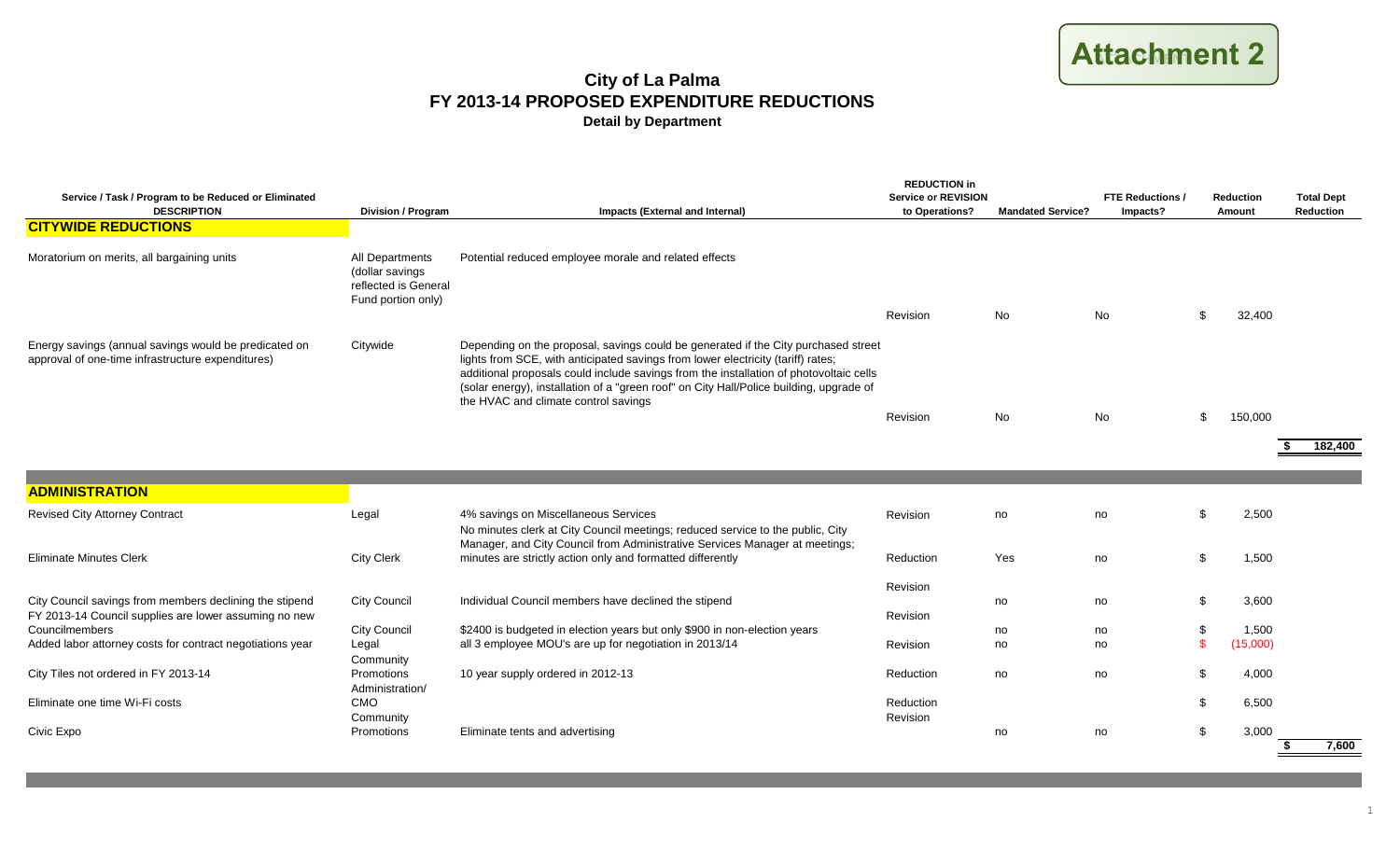| Service / Task / Program to be Reduced or Eliminated<br><b>DESCRIPTION</b><br><b>COMMUNITY DEVELOPMENT</b> | <b>Division / Program</b>                          | Impacts (External and Internal)                                                                                                                                                                                                                                                                                                                               | <b>REDUCTION in</b><br><b>Service or REVISION</b><br>to Operations? | <b>Mandated Service?</b> | <b>FTE Reductions /</b><br>Impacts? |     | <b>Reduction</b><br>Amount | <b>Total Dept</b><br>Reduction |
|------------------------------------------------------------------------------------------------------------|----------------------------------------------------|---------------------------------------------------------------------------------------------------------------------------------------------------------------------------------------------------------------------------------------------------------------------------------------------------------------------------------------------------------------|---------------------------------------------------------------------|--------------------------|-------------------------------------|-----|----------------------------|--------------------------------|
|                                                                                                            |                                                    |                                                                                                                                                                                                                                                                                                                                                               |                                                                     |                          |                                     |     |                            |                                |
| Eliminate Admin. Secretary/Permit Technician                                                               |                                                    | Admin Sec/Permit Te Limited staffing would lead to fewer building counter hours, limiting ability for "walk- Reduction"<br>in" servicing of building and planning customers at front counter; proposal would be<br>to eliminate one Full-time position, new Full-time position created to meet shared<br>work capacity with Recreation and Community Services |                                                                     | No                       | Yes                                 |     | 82,000                     |                                |
| Create New FT Position<br>Training/Meetings<br>Uniforms                                                    | <b>CDD</b><br>Code Enforcement<br>Code Enforcement | New FT position shared with Recreation for customer service/counter duties<br>California Building Officials Annual Conference<br>No longer provide uniform allowance for C.E. Officer                                                                                                                                                                         | Revision<br>Revision<br>Revision                                    | No.<br>No.<br>No.        | Yes<br><b>No</b><br>No              |     | (38,000)<br>250<br>400     |                                |
|                                                                                                            |                                                    |                                                                                                                                                                                                                                                                                                                                                               |                                                                     |                          |                                     |     |                            | 44,650                         |
| <b>FINANCE</b>                                                                                             |                                                    |                                                                                                                                                                                                                                                                                                                                                               |                                                                     |                          |                                     |     |                            |                                |
| Reduce training                                                                                            | Finance                                            | Decreased opportunity for staff to receive annual updates on GASB<br>changes/pronouncements, payroll tax changes, and other related matters; potential<br>for service impacts should critical/vital updates be missed and Staff is unaware of<br>important changes to accounting, tax or labor laws/policies                                                  | Revision                                                            | No.                      | No                                  |     | 1,000                      |                                |
| Reduction in printing                                                                                      | Finance                                            | Fewer "hard copies" of City's budget and CAFR available to staff and the public;<br>require increased use of web available version                                                                                                                                                                                                                            | Revision                                                            | No.                      | No                                  | \$. | 1.000                      | 2,000                          |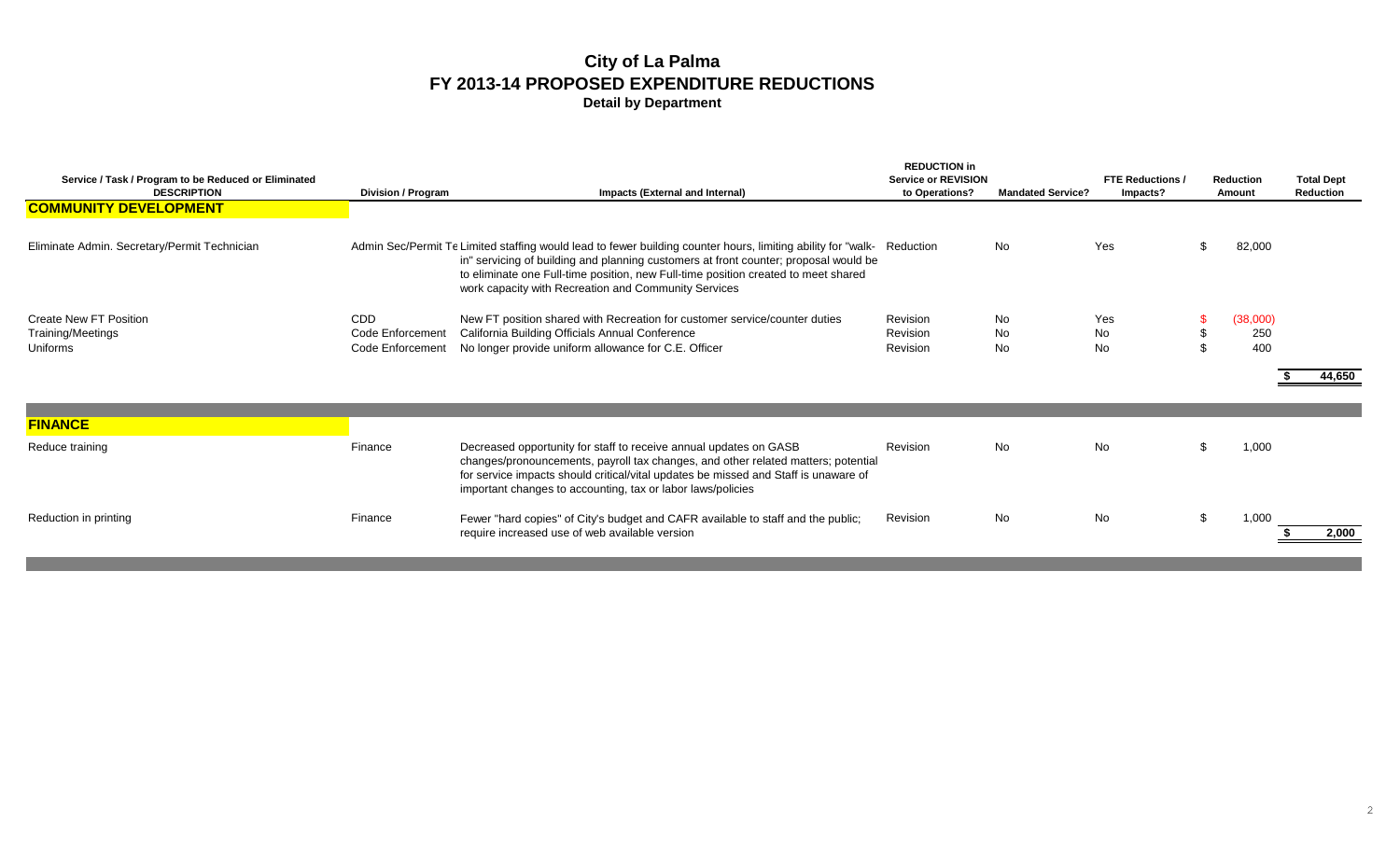| Service / Task / Program to be Reduced or Eliminated<br><b>DESCRIPTION</b> | <b>Division / Program</b>                         | Impacts (External and Internal)                                                                                                                                                                                                                                                                                                                                                                                                                                                                                                                                                                                                                                                                                                                                                                                                                                                                                                                   | <b>REDUCTION in</b><br><b>Service or REVISION</b><br>to Operations? | <b>Mandated Service?</b>                                                                                | <b>FTE Reductions</b><br>Impacts?                                                                                                                                                                              | <b>Reduction</b><br>Amount | <b>Total Dept</b><br>Reduction |
|----------------------------------------------------------------------------|---------------------------------------------------|---------------------------------------------------------------------------------------------------------------------------------------------------------------------------------------------------------------------------------------------------------------------------------------------------------------------------------------------------------------------------------------------------------------------------------------------------------------------------------------------------------------------------------------------------------------------------------------------------------------------------------------------------------------------------------------------------------------------------------------------------------------------------------------------------------------------------------------------------------------------------------------------------------------------------------------------------|---------------------------------------------------------------------|---------------------------------------------------------------------------------------------------------|----------------------------------------------------------------------------------------------------------------------------------------------------------------------------------------------------------------|----------------------------|--------------------------------|
| <b>POLICE</b>                                                              |                                                   |                                                                                                                                                                                                                                                                                                                                                                                                                                                                                                                                                                                                                                                                                                                                                                                                                                                                                                                                                   |                                                                     |                                                                                                         |                                                                                                                                                                                                                |                            |                                |
| Eliminate Crossing Guard Contract with All Cities                          | Operations/Manage                                 | ment (001-201-600) Primary, Middle and High School students will be have to cross arterial streets<br>unescorted or controlled by trained crossing guards and traffic signals. This is not a<br>mandated requirement of the police department or the City and should be part of<br>the individual impacted school's safety plan for routes to and from school. At one<br>time, this service was provided by schools but with their budget reductions, the City<br>took over the service. Increases potential liability to the City as there is an<br>established past practice and assumption of responsibility and funding by the police<br>department.                                                                                                                                                                                                                                                                                          | Reduction                                                           | No                                                                                                      | Contract Services \$<br>no reduction in<br>actual FTE's                                                                                                                                                        | 56.000                     |                                |
| Eliminate the Administrative Support Bureau                                | <b>Admin Services</b><br>Bureau (001-218-<br>733) | The elimination of the necessary supplies and staff to conduct a formal crime<br>prevention program: no officer in the schools presenting the Police Interaction with<br>Youth program (PIY), cease to host a Red Ribbon Week, no longer participate in<br>the National Night Out program, unable to provide a liaison or resources to<br>participate in Prom/Grad Night DUI programs, reduction or elimination of<br>Neighborhood Street Rallies, no longer a Cadre Member on West County (CERT)<br>to represent the City of La Palma, R.A.C.E.S coordinator position eliminated,<br>eliminate employee, volunteer, and citizen recognition, shutdown the VIP program<br>and Explorer Post 437, unable to staff the City's Fitness Fun Run, or La Palma<br>Days Parade and festivities without volunteer staff or mutual aid.                                                                                                                    | Reduction                                                           | No-Crime<br>Prevention is not<br>mandated nor are<br>volunteer<br>development<br>programs               | No reduction in<br>\$<br>FTE: officer would<br>rotate back to<br>Patrol. Any<br>previous<br>assignments would<br>have to be a<br>collateral<br>assignment for<br>patrol officer<br>incurring Overtime<br>costs | 16,500                     |                                |
| Contract Police Dispatch Services*                                         | Records-<br>Communications<br>$(001 - 208 - 501)$ | All calls for service would go to an outside agency police dispatcher (i.e. Buena<br>Park PD, West Cities Communications, La Habra PD, etc) and not directly to La<br>Palma PD, potential for delayed response times. Current dispatchers crossed<br>trained and perform records functions, their absence would create a need to hire a<br>second fulltime records clerk to maintain work flow and accuracy in reporting crimes<br>per DOJ mandates and OCDA's filing requirements. The front counter would be<br>closed for 4 hours Monday-Thursday (and every working Friday) and completely<br>closed every other (Dark) Friday and every weekend. Vehicle and property releases<br>and other normal business transactions would not occur on off hours. Citizens<br>would have to utilize a "callbox" located outside the police department to initiate a<br>call for service and an officer would have to be dispatched to the front counter | Revision                                                            | Police<br>Communications<br>is required for all<br>police agencies<br>whether in-house<br>or outsourced | (4) Non-Sworn FTE \$                                                                                                                                                                                           | 215,000                    |                                |

*\*Approximately 150,000 in personnel costs; plus, if a new CAD/RMS was purchased there could be an additional net savings 65,000.00 in annual service fee; for a total estimated savings of \$215,000*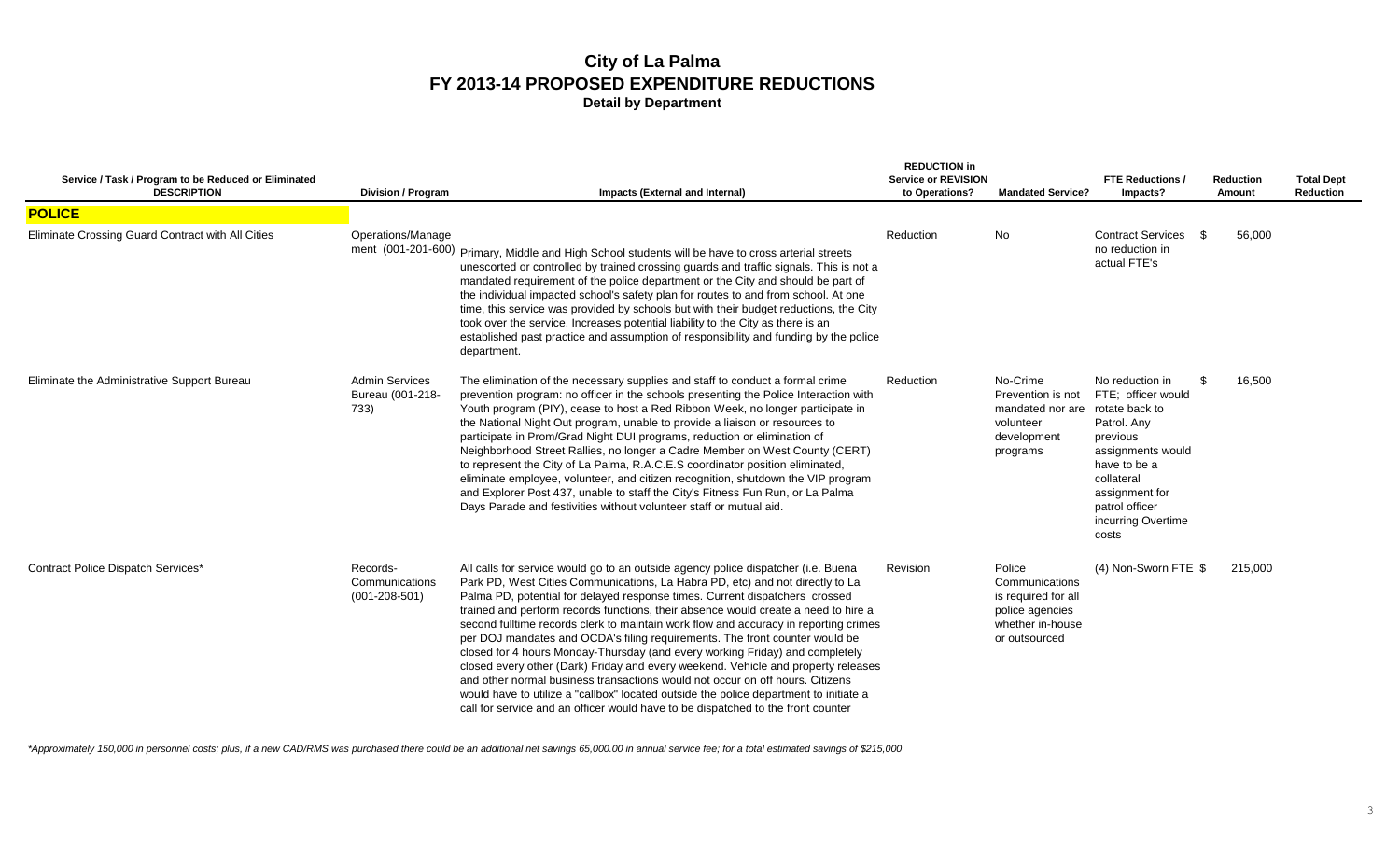|                                                      |                           |                                                                                                   | <b>REDUCTION in</b>        |                          |                       |           |                   |
|------------------------------------------------------|---------------------------|---------------------------------------------------------------------------------------------------|----------------------------|--------------------------|-----------------------|-----------|-------------------|
| Service / Task / Program to be Reduced or Eliminated |                           |                                                                                                   | <b>Service or REVISION</b> |                          | <b>FTE Reductions</b> | Reduction | <b>Total Dept</b> |
| <b>DESCRIPTION</b>                                   | <b>Division / Program</b> | Impacts (External and Internal)                                                                   | to Operations?             | <b>Mandated Service?</b> | Impacts?              | Amount    | <b>Reduction</b>  |
| Continue suspension of Police Services Dog           |                           | Police Services Dog Police Services Dog program suspended in FY 2012-13 when the handler's 3 year |                            |                          |                       |           |                   |
| assignment/program                                   | $(001 - 203 - XXX)$       | rotation ended, proposal is to keep program suspended through FY 2013-14                          |                            |                          |                       |           |                   |
|                                                      |                           |                                                                                                   | Reduction                  | No                       | No                    | 6,500     |                   |
|                                                      |                           |                                                                                                   |                            |                          |                       |           | 294.000           |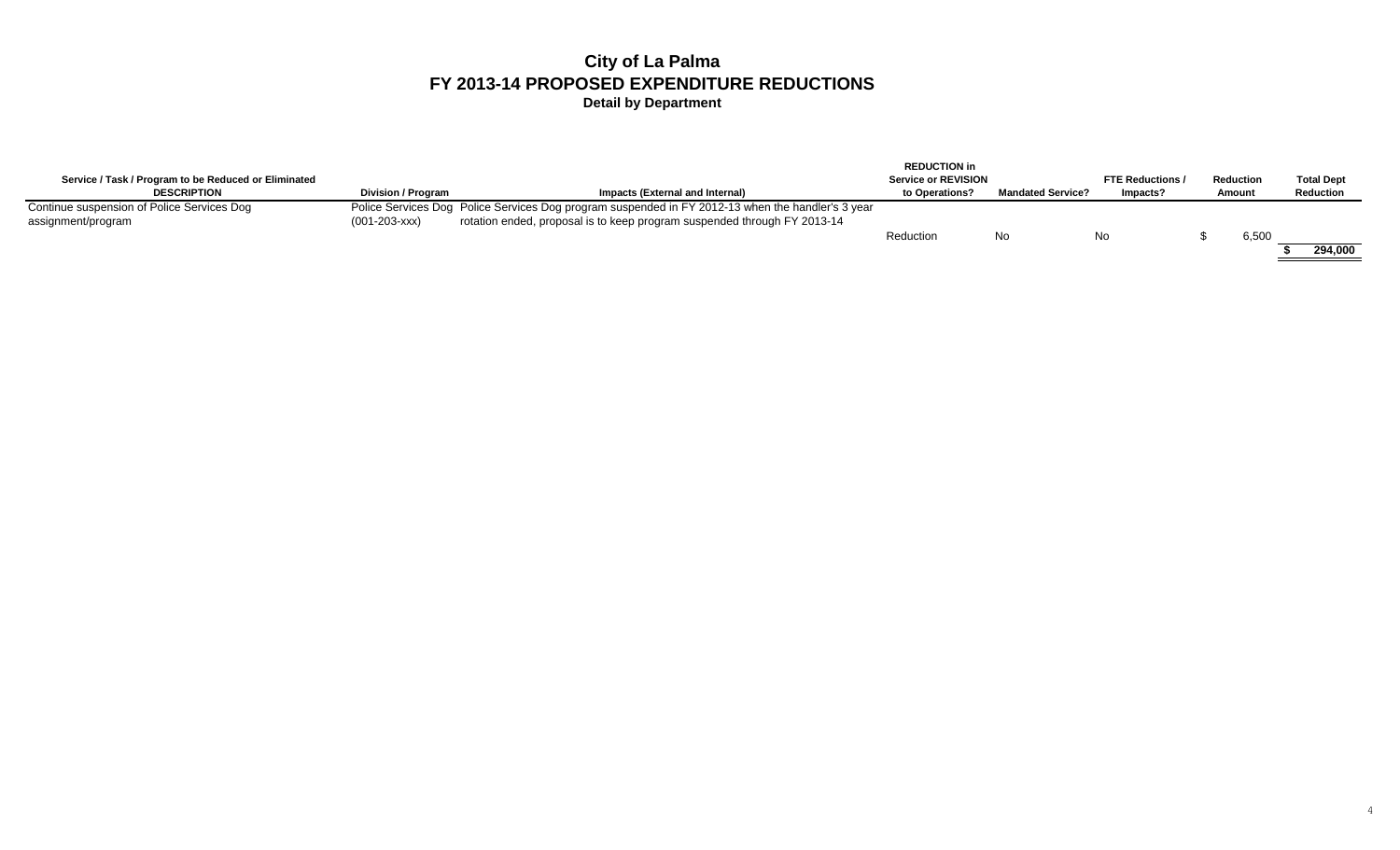| Service / Task / Program to be Reduced or Eliminated<br><b>DESCRIPTION</b>            | Division / Program                                   | Impacts (External and Internal)                                                                                                                                                                                                                                                                                                        | <b>REDUCTION in</b><br><b>Service or REVISION</b><br>to Operations? | <b>Mandated Service?</b> | <b>FTE Reductions /</b><br>Impacts?                                             | Reduction<br>Amount | <b>Total Dept</b><br>Reduction |
|---------------------------------------------------------------------------------------|------------------------------------------------------|----------------------------------------------------------------------------------------------------------------------------------------------------------------------------------------------------------------------------------------------------------------------------------------------------------------------------------------|---------------------------------------------------------------------|--------------------------|---------------------------------------------------------------------------------|---------------------|--------------------------------|
|                                                                                       |                                                      |                                                                                                                                                                                                                                                                                                                                        |                                                                     |                          |                                                                                 |                     |                                |
|                                                                                       |                                                      |                                                                                                                                                                                                                                                                                                                                        |                                                                     |                          |                                                                                 |                     |                                |
| <b>PUBLIC WORKS</b>                                                                   |                                                      |                                                                                                                                                                                                                                                                                                                                        |                                                                     |                          |                                                                                 |                     |                                |
| Eliminate maintenance of block wall vines<br>Eliminate maintenance frequency of trees | PW-St Trees &<br>Medians<br>PW-St Trees &<br>Medians | Vines on block walls would no longer be maintained by contractor and will need to<br>be removed as they die off (reduction estimate does not include water usage, which<br>is currently not metered or monitored)<br>Public street tree maintenance and median maintenance frequency to be reduced<br>by 1/2 (annual total is \$29,200 | Reduction<br>Reduction                                              | <b>NO</b><br>NO.         | NO (\$5,600 labor-<br>worker to be<br>assigned to other<br>duties)<br><b>NO</b> | 12,200<br>14,600    |                                |

**\$ 26,800**

### **RECREATION AND COMMUNITY SERVICES**

| Administration                 |                                                                                  |           |   |   |          |
|--------------------------------|----------------------------------------------------------------------------------|-----------|---|---|----------|
|                                | Eliminate FT position, new FT position created to meet shared work capacity with |           |   |   |          |
|                                | Community Development; reduction of public counter customer service, longer wait |           |   |   |          |
|                                | times to register for classes or reserve facilities; phone assistance limited or |           |   |   |          |
| Eliminate Sr. Office Assistant | 501 delayed                                                                      | Reduction | N |   | 68,500   |
|                                | New FT position shared with Community Development for customer service/counter   |           |   |   |          |
| Create New FT Position         | 501 duties                                                                       | Revision  | N |   | (38,000) |
| Eliminate overtime             | 530 No authorized overtime                                                       | Revision  | N | N | 500      |
| Reduce Training                | 620 Less external training available to FT staff                                 | Revision  |   | N | 1,000    |
|                                | 621 No use of mileage, employees must use City vehicles                          | Revision  |   | N | 200      |
| Reduce office supplies         | 650 Extend use of office supplies                                                | Revision  | N | N | 1,500    |
| Reduce supplies                | 733 Extend use of current supplies                                               | Revision  | N | N | 400      |
|                                | No authorized overtime                                                           |           |   |   |          |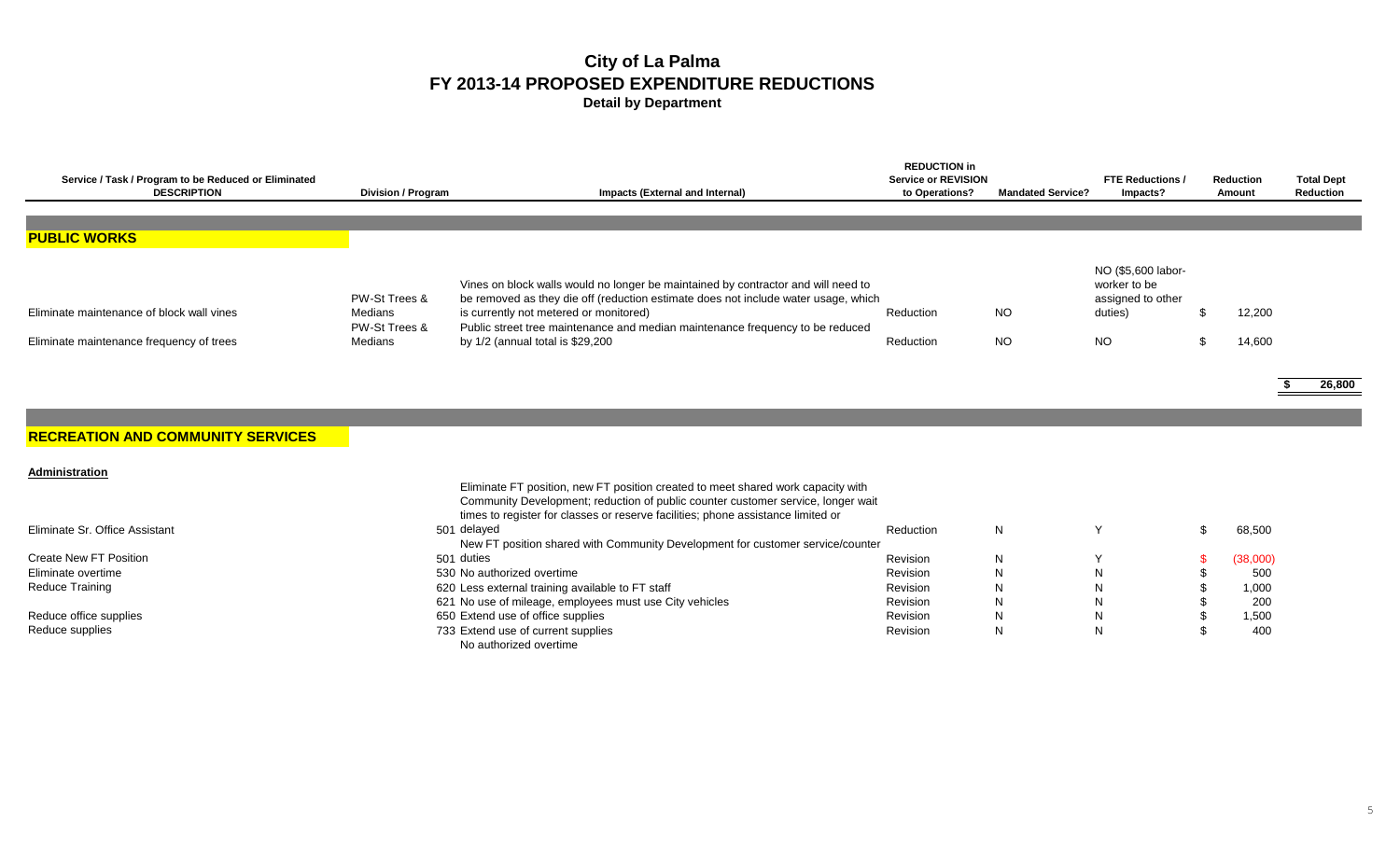|                                                                            |                                |                                                                                                                                                     | <b>REDUCTION in</b>                          |                          |                                   |               |                            |                                |
|----------------------------------------------------------------------------|--------------------------------|-----------------------------------------------------------------------------------------------------------------------------------------------------|----------------------------------------------|--------------------------|-----------------------------------|---------------|----------------------------|--------------------------------|
| Service / Task / Program to be Reduced or Eliminated<br><b>DESCRIPTION</b> | <b>Division / Program</b>      | Impacts (External and Internal)                                                                                                                     | <b>Service or REVISION</b><br>to Operations? | <b>Mandated Service?</b> | <b>FTE Reductions</b><br>Impacts? |               | <b>Reduction</b><br>Amount | <b>Total Dept</b><br>Reduction |
| Youth & Family Services                                                    |                                |                                                                                                                                                     |                                              |                          |                                   |               |                            |                                |
| Reduce Day Camp PT staff hours                                             |                                | 510 Reduce Day Camp staff to meet enrollment demands                                                                                                | Reduction                                    | N                        | N                                 | \$.           | 3,000                      |                                |
|                                                                            |                                | No drop-in facility for older adults and teens afterschool; older adult advanced                                                                    |                                              |                          |                                   |               |                            |                                |
|                                                                            |                                | computer classes eliminated unless contracted out; Teen special events/dances                                                                       |                                              |                          |                                   |               |                            |                                |
|                                                                            |                                | maintained; non-profit evening meetings maintained until the property is sold due to                                                                |                                              |                          |                                   |               |                            |                                |
| Close The Hub                                                              |                                | 510 Redevelopment elimination; eliminates 1 PT Recreation Specialist                                                                                | Reduction                                    | N                        | Y                                 | \$            | 30,200                     |                                |
| Reduce PT staffing at Fit N Fun                                            |                                | 510 Reduce FNF staff to meet enrollment demands<br>Program not provided by PT staff, will attempt to contract out (estimated \$4,000                | Reduction                                    | $\mathsf{N}$             | N                                 | \$            | 2,600                      |                                |
| Eliminate Pee Wee Sports                                                   |                                | needed to pay for contractor)                                                                                                                       | Reduction                                    | N                        | N                                 | \$            | 4,200                      |                                |
| Reduce overtime                                                            |                                | 530 Scheduled or emergency overtime only                                                                                                            | Revision                                     | N                        | N                                 | \$            | 1,800                      |                                |
|                                                                            |                                | No snacks provided during program; charge snack fee or encourage participants to                                                                    |                                              |                          |                                   |               |                            |                                |
| <b>Eliminate Fit N Fun Snacks</b>                                          | 600 provide own                |                                                                                                                                                     | Revision                                     | N                        | N                                 | \$            | 5,000                      |                                |
| Reduce Training                                                            |                                | 620 Less external training available to FT staff                                                                                                    | Revision                                     | $\mathsf{N}$             | N                                 | \$            | 1,200                      |                                |
| Reduce publications & dues                                                 |                                | 622 Limited access to professional organization and dues                                                                                            | Revision                                     | N                        | N                                 | \$            | 700                        |                                |
| Reduce cost of Day Camp program t-shirts                                   |                                | 623 Reduce costs, no impact to participants                                                                                                         | Revision                                     | N                        | N                                 | \$            | 600                        |                                |
|                                                                            |                                | extend use of current supplies; ask participants to bring in supplies or charge                                                                     |                                              |                          |                                   |               |                            |                                |
| Reduce Tiny Tot Supplies                                                   | 733.312 supply fee             | extend use of current supplies; ask participants to bring in supplies or charge                                                                     | Reduction                                    | N                        | N                                 | \$            | 500                        |                                |
| Reduce Day Camp Supplies                                                   | 733.313 supply fee             |                                                                                                                                                     | Reduction                                    | N                        | N                                 | \$            | 700                        |                                |
|                                                                            |                                | extend use of current supplies; ask participants to bring in supplies or charge                                                                     |                                              |                          |                                   |               |                            |                                |
| Reduce Fit N Fun Supplies                                                  | 733.317 supply fee             | Go to less expensive venues for day camp excursions or implement an excursion                                                                       | Reduction                                    | $\mathsf{N}$             | $\mathsf{N}$                      | \$            | 400                        |                                |
| Reduce costs of Day Camp excursions                                        |                                | 746 surcharge for expensive locations                                                                                                               | Reduction                                    | N                        | N                                 | \$            | 6.000                      |                                |
|                                                                            |                                |                                                                                                                                                     |                                              |                          |                                   |               |                            |                                |
| <b>Neighborhood &amp; Community Services</b>                               |                                |                                                                                                                                                     |                                              |                          |                                   |               |                            |                                |
| Reduce PT hours for events                                                 | 510 Less staff for events      |                                                                                                                                                     | <b>Revision</b>                              | $\mathsf{N}$             | $\mathsf{N}$                      | \$            | 2,600                      |                                |
| Reduce overtime                                                            | 530 Overtime for July 4th only |                                                                                                                                                     | Revision                                     |                          |                                   | \$            | 3,100                      |                                |
|                                                                            |                                | Eliminate Volunteer Recognition, volunteers to be acknowledged during or at end of                                                                  |                                              |                          |                                   |               |                            |                                |
| Eliminate Volunteer Recognition                                            |                                | 600/733.318/740 service, program, or event by each department                                                                                       | Reduction                                    | N                        | N                                 | \$            | 5,100                      |                                |
| Reduce Concerts In The Park to 6 (currently 8)                             | 600 Shorter concert season     |                                                                                                                                                     | Reduction                                    | $\mathsf{N}$             | N                                 | \$            | 3,700                      |                                |
| Eliminate rental services for tree lighting                                |                                | 600 No rental of sleigh or special chair for Santa's photo area<br>Eliminate one day event to preserve programs which have greater long-term impact | Revision                                     | $\mathsf{N}$             | N                                 | \$            | 400                        |                                |
| Eliminate La Palma Days                                                    | on the community               |                                                                                                                                                     | Reduction                                    | N                        | N                                 | \$            | 77,500                     |                                |
| La Palma Days Revenue                                                      |                                | Lost revenue if La Palma Days Cancelled                                                                                                             | Reduction                                    | N                        | $\mathsf{N}$                      | $\mathbf{\$}$ | (18,000)                   |                                |
| Reduce printing                                                            |                                | 654 Reduce Concerts in the Park program printing,                                                                                                   | Revision                                     | N                        | N                                 | \$            | 200                        |                                |
| Arbor Day, Concerts in the Park, Memorial Day, Tree Lighting               |                                |                                                                                                                                                     |                                              |                          |                                   |               |                            |                                |
| reduced supplies                                                           |                                | 733.360 Extend life of supplies, and/or solicit donations for supplies                                                                              | Revision                                     | N                        | N                                 |               | 1,300                      |                                |
| Halloween Carnival reduced supplies                                        |                                | 733.355 Extend life of supplies, and/or solicit donations for supplies                                                                              | Revision                                     | N                        | N                                 |               | 500                        |                                |
| Eliminate Halloween Carnival Costume Contest Awards                        |                                | 740.000 Little impact, contests could still be held with donated awards                                                                             | <b>Revision</b>                              | N                        | N                                 |               | 200                        |                                |
| Reduce expense of Fitness Run Awards                                       |                                | 740,000 Provide less expensive award to participants                                                                                                | Revision                                     | N                        | N                                 | \$            | 1.300                      |                                |
|                                                                            |                                |                                                                                                                                                     |                                              |                          |                                   |               |                            |                                |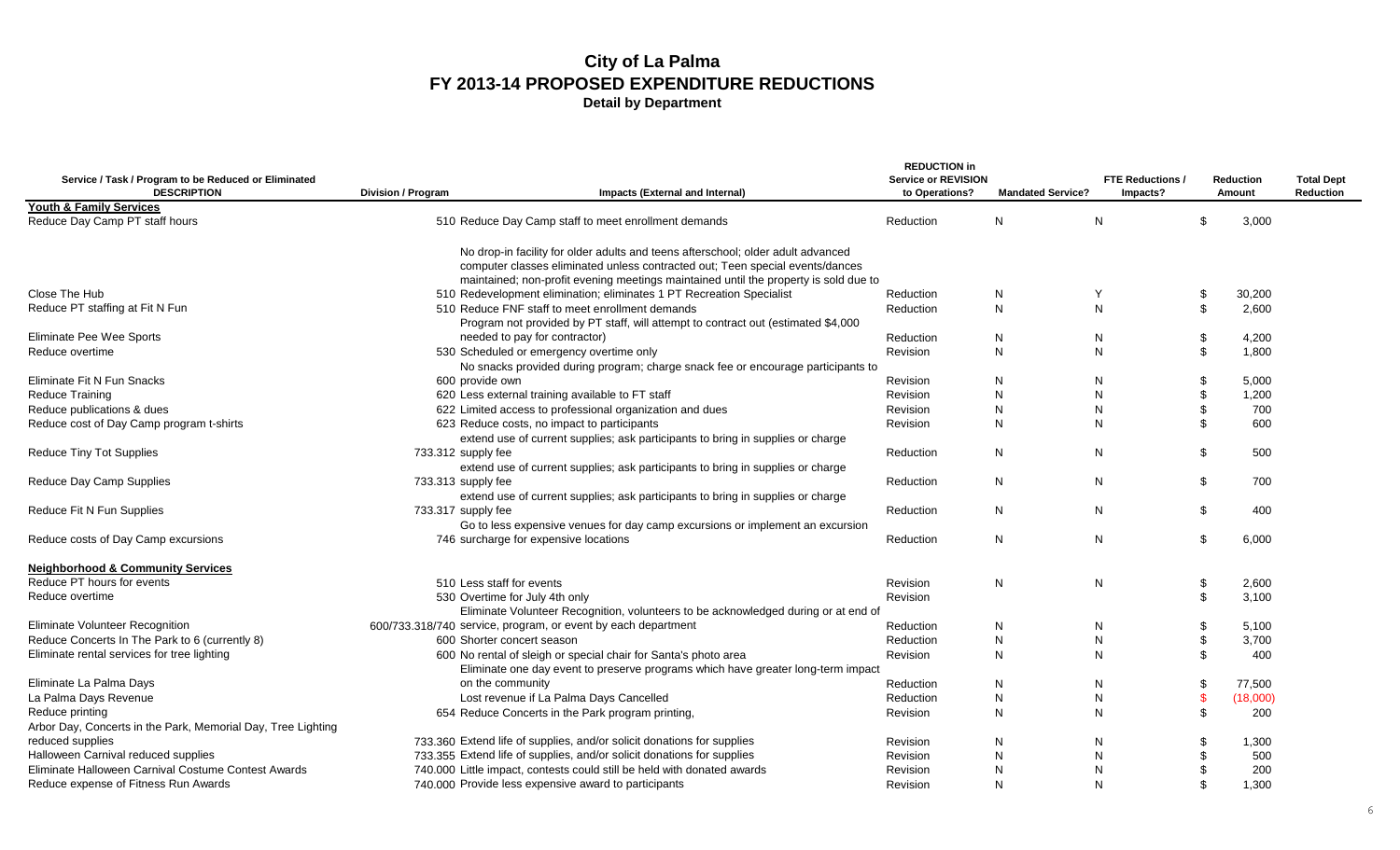| Service / Task / Program to be Reduced or Eliminated<br><b>DESCRIPTION</b> | Division / Program                  | Impacts (External and Internal)                                                      | <b>REDUCTION in</b><br><b>Service or REVISION</b><br>to Operations? | <b>Mandated Service?</b> | <b>FTE Reductions /</b><br>Impacts? | <b>Reduction</b><br>Amount | <b>Total Dept</b><br>Reduction |
|----------------------------------------------------------------------------|-------------------------------------|--------------------------------------------------------------------------------------|---------------------------------------------------------------------|--------------------------|-------------------------------------|----------------------------|--------------------------------|
| <b>Health &amp; Wellness</b>                                               |                                     |                                                                                      |                                                                     |                          |                                     |                            |                                |
| Eliminate overtime                                                         | 530 No authorized overtime          |                                                                                      | Revision                                                            | N                        | ΙN                                  | 500                        |                                |
| <b>Reduce Training</b>                                                     |                                     | 620 Less external training available to FT staff                                     | Revision                                                            | N                        |                                     | 300                        |                                |
| Eliminate publications & dues                                              |                                     | 622 Limited access to professional organization and dues                             | Revision                                                            | N                        |                                     | 300                        |                                |
| Reduce supplies                                                            |                                     | 733 Eliminate Hub Supplies (transfer utilities to Facilities Maintenance until sold) | Revision                                                            | N                        |                                     | 6,000                      |                                |
| <b>Facility Operations</b>                                                 |                                     |                                                                                      |                                                                     |                          |                                     |                            |                                |
| Central Park Hours: Park Office open 1 hour less (3-10pm)                  |                                     |                                                                                      |                                                                     |                          |                                     |                            |                                |
| Sept-May), 1 PT shift eliminated M-F (year round), reduced                 |                                     | Both: small impact to community as FT staff available; reduced available works       |                                                                     |                          |                                     |                            |                                |
| training hours,                                                            | 510 hours for pt staff              |                                                                                      | Reduction                                                           | N                        |                                     | 18,600                     |                                |
| Reduction in overtime                                                      |                                     | 530 Facility emergencies overtime only                                               | Revision                                                            | $\mathsf{N}$             |                                     | 1,000                      |                                |
| Eliminate use of helium                                                    |                                     | 600 External - no use of helium balloons at city programs & events                   | Revision                                                            | N                        |                                     | 1,000                      |                                |
| <b>Employee Training</b>                                                   |                                     | 620 Less external training available to FT and PT staff                              | Revision                                                            | N                        |                                     | 1,000                      |                                |
| Eliminate graphic service, periodical publications                         |                                     | 622 More use of online publications and royalty free graphics/photos                 | Revision                                                            | $\mathsf{N}$             |                                     | 1,300                      |                                |
| Reduce community center quarterly refrigeration                            |                                     |                                                                                      |                                                                     |                          |                                     |                            |                                |
| inspection/services to bi-annual                                           |                                     | 707 Reduces preventative maintenance                                                 | Revision                                                            | N                        |                                     | 400                        |                                |
| Reduce Central park supplies                                               | 733 extend use of current supplies  |                                                                                      | Revision                                                            |                          |                                     | 1,500                      |                                |
| Reduce furniture & fixture replacement                                     | 802 extend use of current furniture |                                                                                      | <b>Revision</b>                                                     | N                        |                                     | 3,000                      |                                |

**\$ 203,800**

**GRAND TOTAL, PROPOSED FY 2013-14 REDUCTIONS => \$ 761,250**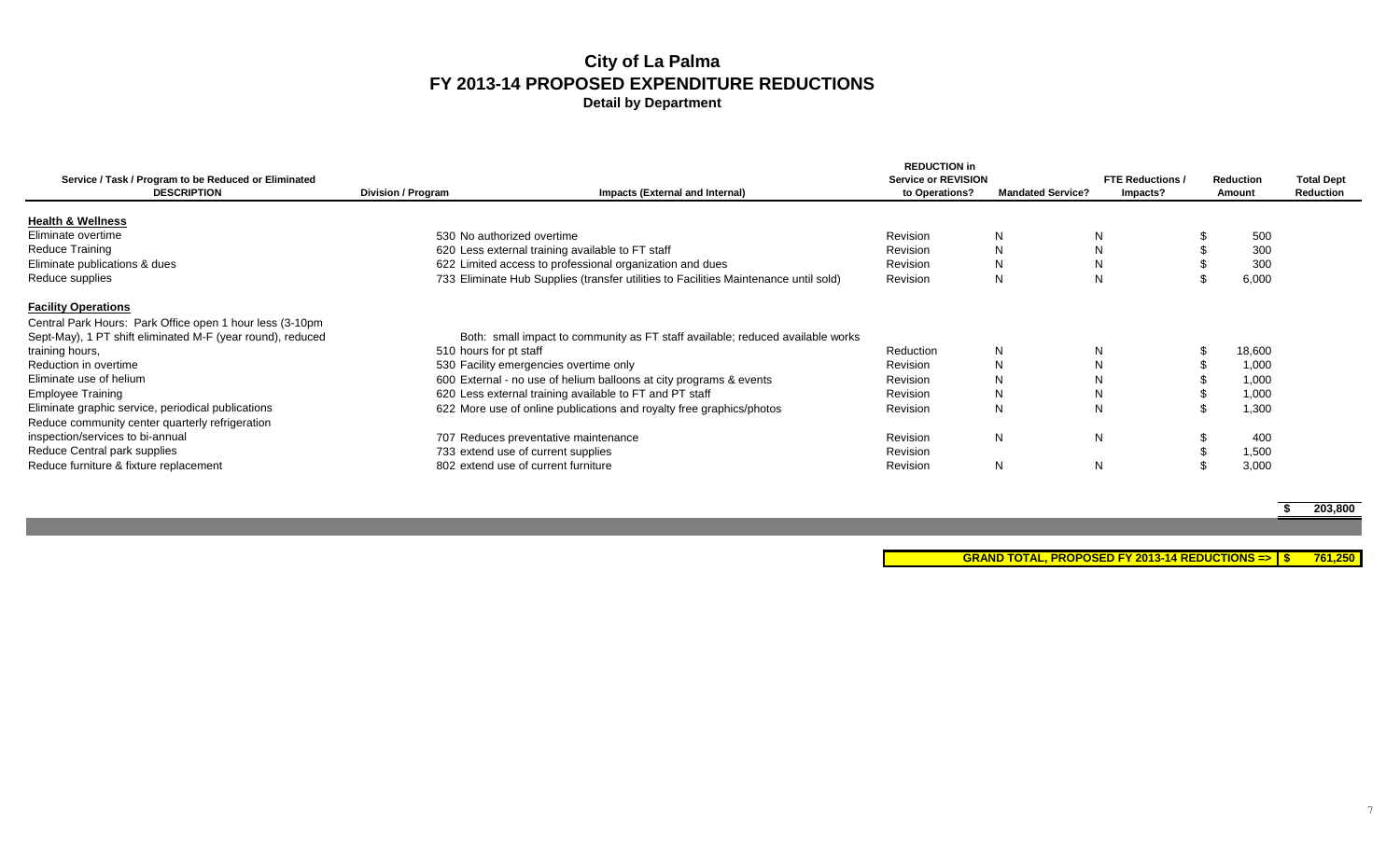## **ATTACHMENT 3 Attachment 3**

## **FY 2013-14 PROPOSED INTERNAL SERVICE FUND REVISIONS City of La Palma**

**Detail by Internal Service Fund**

| <b>Internal Service Fund</b>         | Projected<br>06/30/2013 Fund<br><b>Balance</b> | <b>Estimated FY</b><br>2013-14<br><b>Expenditures</b> | FY 2013-14<br>Revenue, Full<br><b>Allocation</b> | Projected<br>06/30/2013<br><b>Fund Balance</b> |         | FY 2013-14<br>Revenue.<br><b>Partial</b><br><b>Allocation</b> |         | Projected<br>06/30/2013 Fund<br><b>Balance</b> |  |         |
|--------------------------------------|------------------------------------------------|-------------------------------------------------------|--------------------------------------------------|------------------------------------------------|---------|---------------------------------------------------------------|---------|------------------------------------------------|--|---------|
| Fund 062, BUILDING MAINT             | 953.292                                        |                                                       | 325,000                                          | \$.                                            | 147,892 |                                                               | 179.200 | 1>                                             |  | 2,092   |
| Fund 063, VEHICLE MAINT/REPLACEMENT  | 687.761                                        | $(230,000)$ \$<br>\$                                  | 322,200                                          | ß.                                             | 779,961 |                                                               | 111.000 | 2                                              |  | 568,761 |
| Fund 064, COMPUTER MAINT/REPLACEMENT | 326.200                                        | $(244, 700)$ \$<br>\$                                 | 210,600                                          |                                                | 292,100 |                                                               | 124.000 | -3>                                            |  | 205,500 |

| <b>Proposed General Fund Savings:</b> |                |                                                          |
|---------------------------------------|----------------|----------------------------------------------------------|
| Fund 062, BUILDING MAINT              | 145.800        |                                                          |
| Fund 063, VEHICLE MAINT/REPLACEMENT   | 211.200        |                                                          |
| Fund 064, COMPUTER MAINT/REPLACEMENT  | 104.100        |                                                          |
|                                       | <b>461,100</b> | $\le$ $\le$ One-Time General Fund Savings for FY 2013-14 |

*<1> Proposal would be a one-time decrease in General Fund allocations of 50%*

*<2> Proposal would be a one-time suspense of General Fund allocations* 

*<3> Proposal would be a one-time decrease in General Fund allocations of 70%*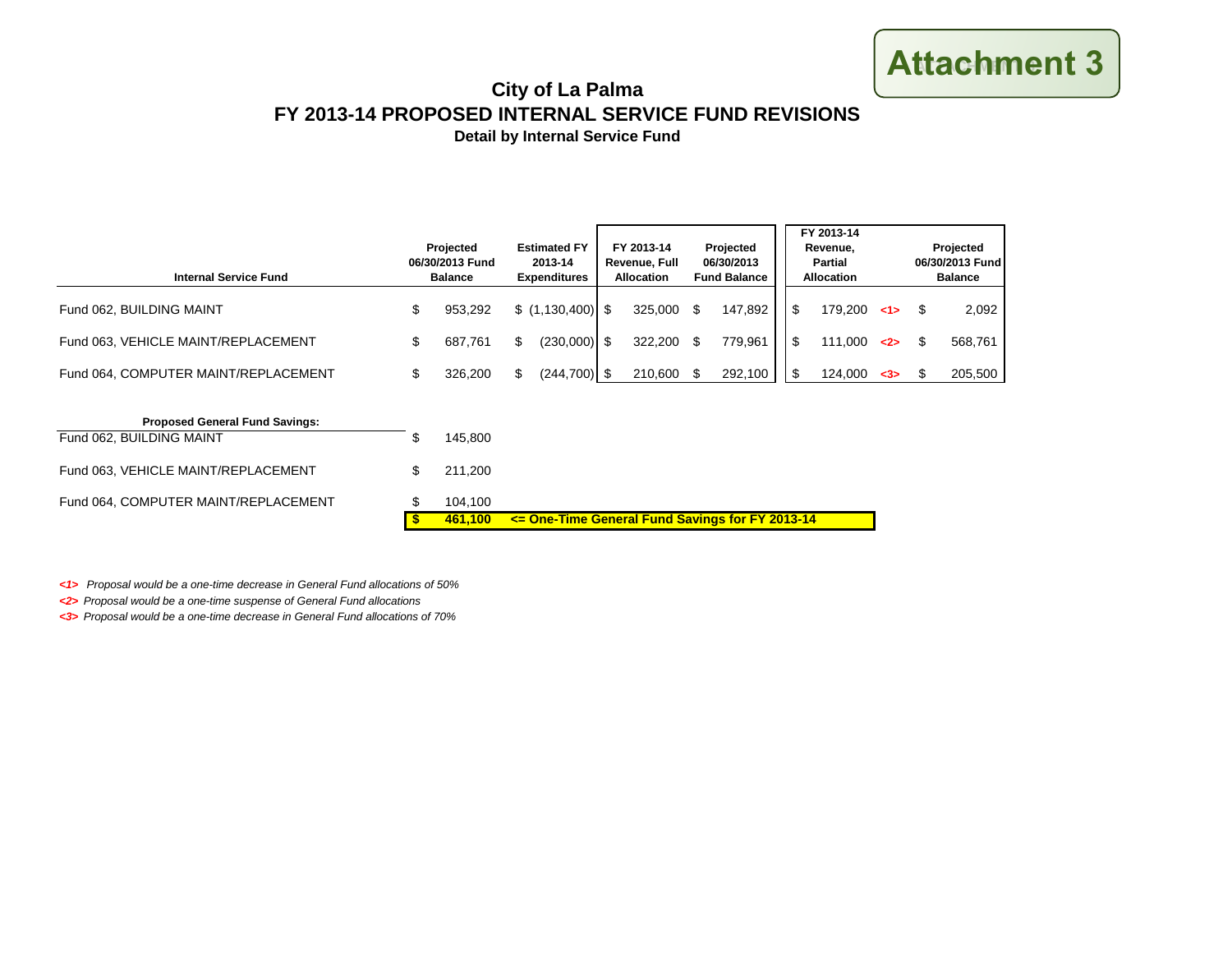## **City of La Palma FY 2013-14 PROPOSED ONE-TIME USE OF RESERVES**

**Use of Reserves Project Details: Infrastructure and Technology Investments / City Council 2013 Goals Start-up Costs**

### **Energy Savings Projects**

| Project                                                        | Scope                                                                                                                                                                                                                 | <b>Justification</b>                                                                                           |     | <b>One-Time Cost</b> | <b>On-going Cost</b>          | Annual<br>Projected<br><b>Savings</b> |
|----------------------------------------------------------------|-----------------------------------------------------------------------------------------------------------------------------------------------------------------------------------------------------------------------|----------------------------------------------------------------------------------------------------------------|-----|----------------------|-------------------------------|---------------------------------------|
| Purchase of Street Lights from SCE                             | City would own majority of 900 street lights located within city limits                                                                                                                                               | City charged lower "tariff" rate for electricity (LS2 vs. LS1)                                                 |     | 600,000              | To Be Determined              | 50,000                                |
| Installation of photovoltaic panels<br>(solar) in Civic Center | Lower cost of solar energy lowers electric bills for Civic Center (City Hall<br>and Police buildings); energy audit by Chevron identified potential<br>placement areas for solar panels                               | Assumption is electrical needs of Civic Center satisfied by<br>energy supplied by solar panels                 |     | \$1,190,000          | Minor, regular<br>maintenance | 15                                    |
| Installation of "cool roof" at Civic Center                    | Project currently budgeted as part of Facilities Master Schedule for FY<br>2013-14; recent "energy audit" by Chevron provides information on host of<br>energy conservation projects                                  | Potential to combine this project with other energy<br>conservation projects to generate annual energy savings | £.  | 500,000              | Minor, regular<br>maintenance | 15                                    |
| Replacement of HVAC system at Civic<br>Center                  | Project was budgeted for FY 2012-13, deferred in order to possible<br>combine with other energy conservation projects to maximize energy<br>savings; recent "energy audit" by Chevron provides information on host of | Annual savings in energy from more efficient HVAC system                                                       | \$  | 15,000               | Minor, regular<br>maintenance | 15                                    |
| Energy Management System at City<br>Hall                       | Recent "energy audit" by Chevron provides information this project;<br>possibility to combine with other energy savings projects to maximize<br>annual savings                                                        | Annual savings in energy from more efficient climate control<br>system                                         | -SG | 25,000               | Minor, regular<br>maintenance | 15                                    |
| Lighting upgrade at Central Park                               | Upgrade lights at Central Park (parking lot, softball field, etc.) to more<br>energy efficient LED lights                                                                                                             | Electricity savings would be realized (lower bills) as well as<br>better lighting (safer environment)          | £.  | 50,000<br>2,380,000  | Minor, regular<br>maintenance | 100.000 < 1                           |

| <b>Technology Investment Projects</b>                            |                                                                                       |                                                                                                                     |                      |                      |                     |
|------------------------------------------------------------------|---------------------------------------------------------------------------------------|---------------------------------------------------------------------------------------------------------------------|----------------------|----------------------|---------------------|
|                                                                  |                                                                                       |                                                                                                                     |                      |                      | Annual<br>Projected |
| Project                                                          | Scope                                                                                 | <b>Justification</b>                                                                                                | <b>One-Time Cost</b> | <b>On-going Cost</b> | <b>Savings</b>      |
| Upgrade Police communications and<br>records system ("Spillman") | Change provider of records and communication's system from West<br>Covina to Spillman | Better product offering upgraded services and data for crime<br>reporting, analysis, tracking and related functions | 190,000 \$           | 20,000               | 65.000 < 2          |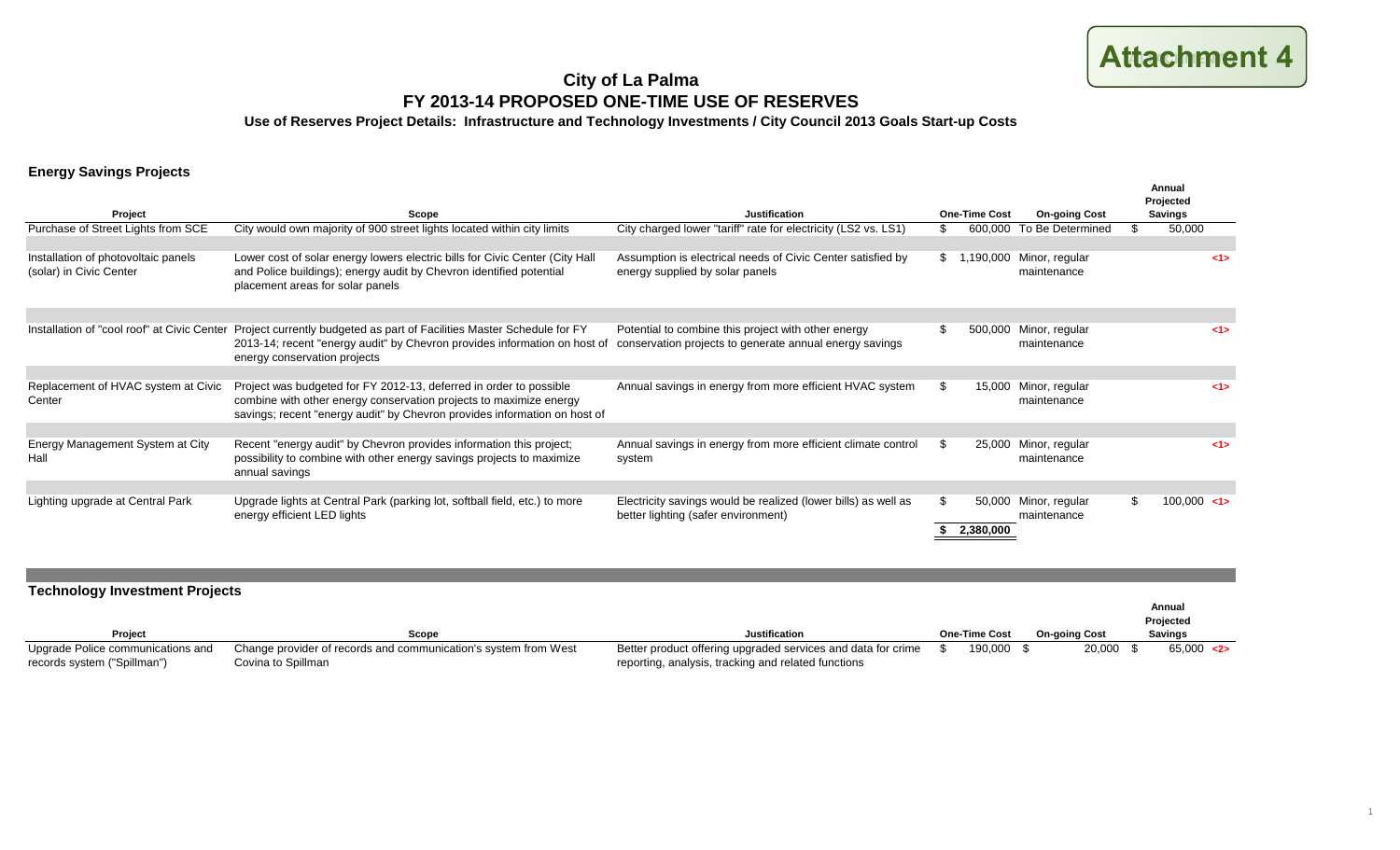**\$ 190,000**

### **City Council 2013 Goals Start Up Costs**

| Project                                           | Scope                                                                                                                                                                                                  | <b>Justification</b>                                                                                  | <b>One-Time Cost</b> | <b>On-going Cost</b> | Annual<br>Projected<br><b>Savings</b>                       |
|---------------------------------------------------|--------------------------------------------------------------------------------------------------------------------------------------------------------------------------------------------------------|-------------------------------------------------------------------------------------------------------|----------------------|----------------------|-------------------------------------------------------------|
| Update and Implement Economic<br>Development Plan | As part of the City Council's goal to attract and retain business, update the<br>Economic Development plan                                                                                             | City Council Goal: Attract and Retain Businesses to increase<br>revenues and employment opportunities | 44,000               | None                 | Potential for<br>additional sales<br>and/or property<br>tax |
| Conduct a statistically valid resident<br>survey  | As part of the City Council's communication and outreach goal, conduct a<br>resident survey to help gauge priorities and attitudes while having data to<br>compare to similar cities across the nation | City Council Goal: Implement engagement /outreach plan re: \$<br>financial situation                  | 16,000<br>60,000     | None                 | Potential for<br>new cost<br>savings ideas                  |
|                                                   |                                                                                                                                                                                                        |                                                                                                       |                      |                      |                                                             |
|                                                   |                                                                                                                                                                                                        | Total Proposed One-time Reserves Expenditures ==> \$                                                  | 2,630,000            |                      |                                                             |

<1> The initial estimate of energy savings plans from Chevron indicates \$100,000 in annual electricity savings if the solar panels, roof, HVAC system, climate control system and lighting upgrades projects were all complete <2> Currently the City contracts with West Covina for the provision of its records system at approximately \$85,000/annually. The new Spillman software would cost \$20,000/annually, hence the net savings of \$65,000/annually.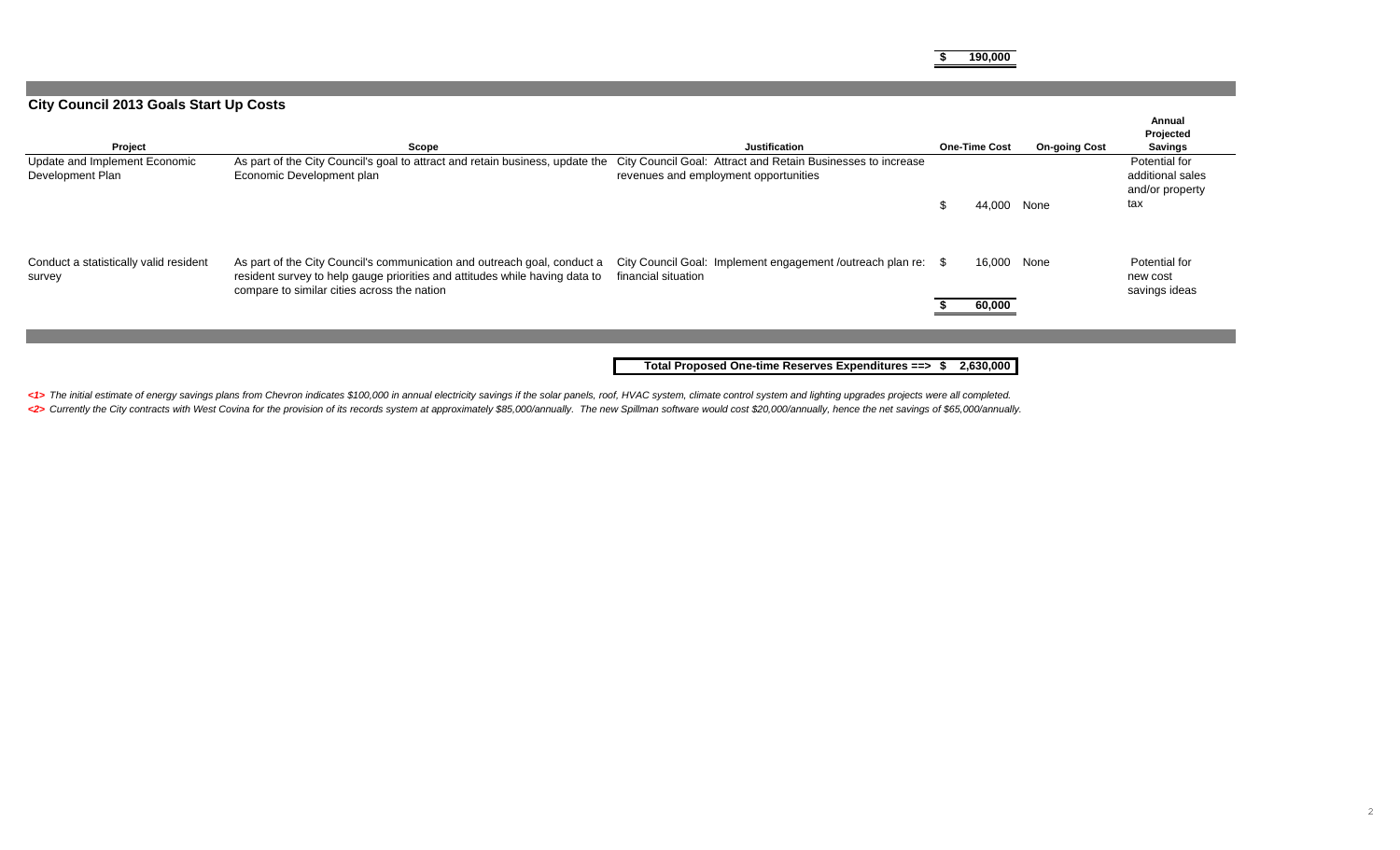## **ATTACHMENT 5 Attachment 5**

## **City of La Palma FY 2013-14 CITY COUNCIL GOALS Estimated Goal Accomplishment Expenditures**

| <b>GOAL STATEMENTS</b>                                                                                                                                                                    | <b>ACTIVITY/TASK NEEDED TO ACCOMPLISH GOAL</b>                                                                                                                                                                                                                                                                                                                                                    | ESTIMATED FY 2013-14<br><b>COST</b> |
|-------------------------------------------------------------------------------------------------------------------------------------------------------------------------------------------|---------------------------------------------------------------------------------------------------------------------------------------------------------------------------------------------------------------------------------------------------------------------------------------------------------------------------------------------------------------------------------------------------|-------------------------------------|
| <b>Create Proactive Economic Strategies</b>                                                                                                                                               |                                                                                                                                                                                                                                                                                                                                                                                                   |                                     |
| Attract and Retain Businesses to increase revenues and employment opportunities City Membership in Western Orange County Chamber of Commerce;                                             | implementation of economic development plan                                                                                                                                                                                                                                                                                                                                                       | $$44.000$ <1>                       |
| Create a well-defined Action Plan to achieve the goal                                                                                                                                     |                                                                                                                                                                                                                                                                                                                                                                                                   |                                     |
|                                                                                                                                                                                           |                                                                                                                                                                                                                                                                                                                                                                                                   |                                     |
| <b>Communication/Engagement</b>                                                                                                                                                           |                                                                                                                                                                                                                                                                                                                                                                                                   |                                     |
| Increase involvement from the community by expanding communications and outreach efforts See citizen survey below; improve way we utilize existing assets                                 |                                                                                                                                                                                                                                                                                                                                                                                                   | \$0                                 |
|                                                                                                                                                                                           |                                                                                                                                                                                                                                                                                                                                                                                                   |                                     |
|                                                                                                                                                                                           | Keep an open dialogue with employees and keep them informed Efforts involve increased staff time involved in providing update, but there are no<br>additional direct costs                                                                                                                                                                                                                        | \$0                                 |
|                                                                                                                                                                                           |                                                                                                                                                                                                                                                                                                                                                                                                   |                                     |
|                                                                                                                                                                                           | To maintain support & confidence, the process must be open and transparent Cost associated with web based and accessible Laserfiche already paid for with<br>contract savings in FY 2012-13 and included in FY 2013-14 Budget at no additional<br>cost. Will require additional staff time to maintain on a timely basis - some time<br>savings will be found through efficiencies in other areas | \$0                                 |
|                                                                                                                                                                                           |                                                                                                                                                                                                                                                                                                                                                                                                   |                                     |
|                                                                                                                                                                                           | Implement engagement /outreach plan re: financial situation Primary expense is for a statistically valid community survey (\$15,000) plus misc.<br>related expenses                                                                                                                                                                                                                               | $$16.000$ <1>                       |
|                                                                                                                                                                                           |                                                                                                                                                                                                                                                                                                                                                                                                   |                                     |
| <b>Maintain Quality of Life</b>                                                                                                                                                           |                                                                                                                                                                                                                                                                                                                                                                                                   |                                     |
|                                                                                                                                                                                           | Continue City events Identifty/Implment new revenue streams to offset event costs; no additional costs<br>anticipated                                                                                                                                                                                                                                                                             |                                     |
| Analyze school alternatives to allow all La Palma kids to go to La Palma schools and advocate for solutions Possible expenses associated with trips to Sacramento                         |                                                                                                                                                                                                                                                                                                                                                                                                   | $$1.000$ <2>                        |
| Funding plan for future streets improvements                                                                                                                                              |                                                                                                                                                                                                                                                                                                                                                                                                   |                                     |
| Stronger and more effective code enforcement, identify the need for assistance and connect with resources No reduction in code enforcement staffing; review low priority code enforcement | areas and consider Municipal Code changes - no direct cost                                                                                                                                                                                                                                                                                                                                        |                                     |
|                                                                                                                                                                                           |                                                                                                                                                                                                                                                                                                                                                                                                   |                                     |

**Maintain High Public Safety Levels**

Maintain critical and frontline services Plan proposes no reductions to patrol or investigations frontline services